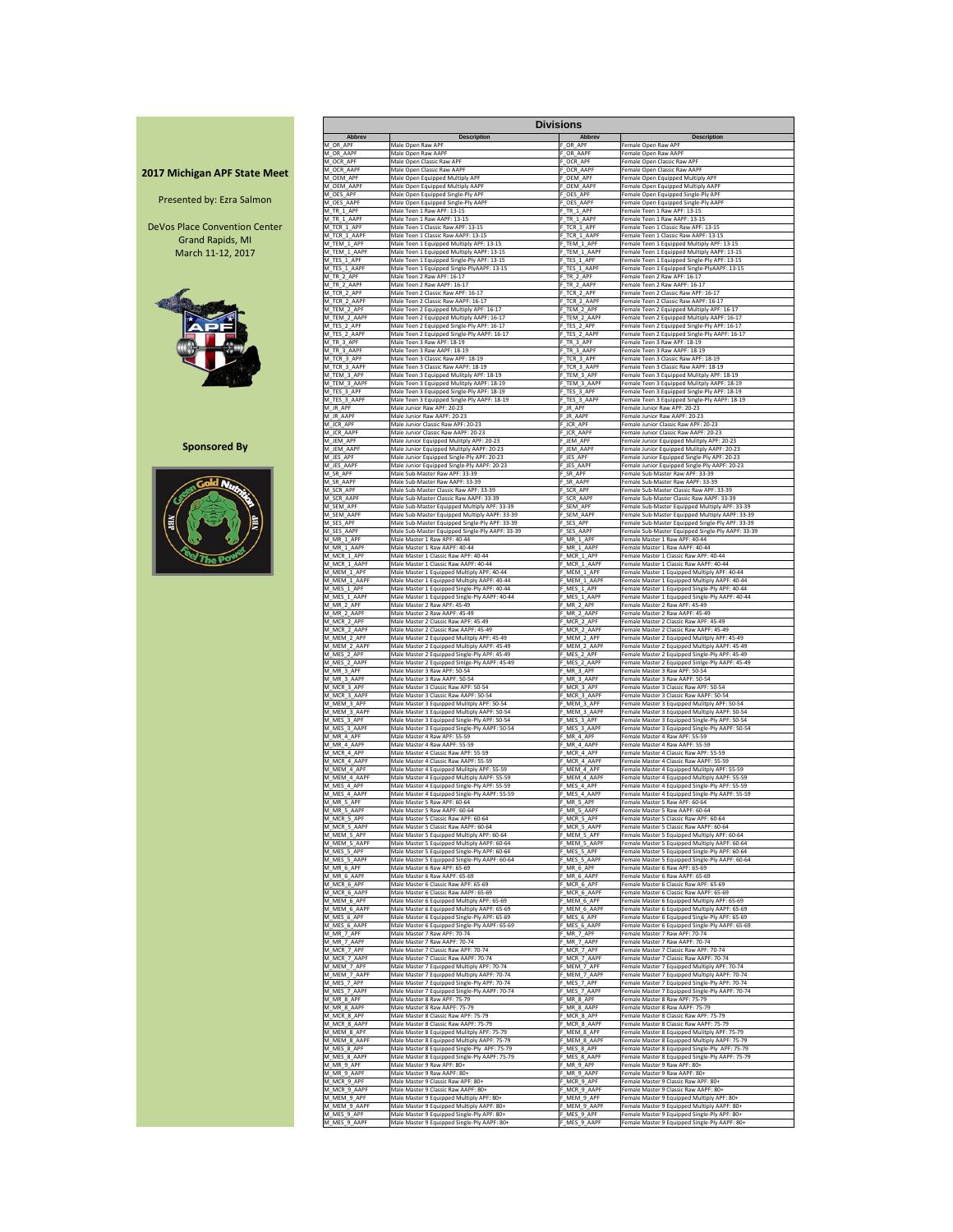## 12-Mar-17

| <b>Name</b>                 | Age | <b>Div</b>     | BWt (Kg) | <b>WtCls</b><br>(Kg) | Glossbrenner | Bench 1 |          | Bench 2   Bench 3 | <b>Best</b><br><b>Bench</b> | <b>Deadlift 1</b> |          | Deadlift 2 Deadlift 3 | <b>Best</b><br><b>Deadlift</b> | <b>Push Pull</b><br><b>Total</b> | <b>Coeff</b><br><b>Score</b> | Age &<br><b>Coeff</b> | <b>PI-Div-WtCl</b> | <b>Team</b>         |
|-----------------------------|-----|----------------|----------|----------------------|--------------|---------|----------|-------------------|-----------------------------|-------------------|----------|-----------------------|--------------------------------|----------------------------------|------------------------------|-----------------------|--------------------|---------------------|
| Causley, Alexandria (Lexie) | 23  | <b>JR AAPF</b> | 98.9     | <b>SHW</b>           | 0.7187       | 67.5    | 75       | $-82.5$           | 75                          | 125               | 137.5    | 147.5                 | 147.5                          | 222.5                            | 159.9108                     | 0.0000                | 1-F JR AAPF-SHW    |                     |
| Foss, Tiffany               | 44  | MR 1 APF       | 58.4     | 60                   | 1.0093       | 57.5    | 62.5     | $-67.5$           | 62.5                        | 102.5             | 112.5    | 120                   | 120                            | 182.5                            |                              | 184.1973 192.1177     | 1-F MR 1 APF-60    | Flint Barbell Club  |
| Mapes, Missy                | 58  | F MR 4 AAPF    | 59.3     | 60                   | 0.9970       | 42.5    | $-47.5$  | $-50$             | 42.5                        | 102.5             | $-110$   | $-112.5$              | 102.5                          | 145                              |                              | 144.5578 186.6241     | 1-F MR 4 AAPF-60   | Michigan Barbenders |
| McVay, Shamaine (aapf)      | 35  | OCR AAPF       | 71.9     | 75                   | 0.8604       | 60      | 65       | $-75$             | 65                          | 145               | 155      | 160                   | 160                            | 225                              | 193.5788                     | 0.0000                | 1-F OCR AAPF-75    | Banglife            |
| McVay, Shamaine (apf)       | 35  | OCR APF        | 71.9     | 75                   | 0.8604       | 60      | 65       | $-75$             | 65                          | 145               | 155      | 160                   | 160                            | 225                              | 193.5788                     | 0.0000                | 1-F OCR APF-75     | Banglife            |
| Abrhiem, Natalie            | 27  | OR AAPF        | 49.7     | 52                   | 1.1477       | 45      | 50       | $-55$             | 50                          | 95                | 102.5    | 115                   | 115                            | 165                              | 189.3705                     | 0.0000                | 1-F OR AAPF-52     |                     |
| Smith, Shawna               | 38  | SCR APF        | 78.9     | 82.5                 | 0.8089       | 65      | 72.5     | $-80$             | 72.5                        | 102.5             | 112.5    | 122.5                 | 122.5                          | 195                              | 157.7355                     | 0.0000                | 1-F SCR APF-82.5   |                     |
| Coffell, Darienne (aapf)    | 17  | F TR 2 AAPF    | 71.2     | 75                   | 0.8662       | 52.5    | 57.5     | $-62.5$           | 57.5                        | 105               | 112.5    | 120                   | 120                            | 177.5                            | 153.7505                     | 0.0000                | 1-F TR 2 AAPF-75   | Fenton Powerhouse   |
| De Boer, Emma               | 17  | F TR 2 AAPF    | 77.4     | 82.5                 | 0.8190       | 40      | 50       | $-57.5$           | 50                          | 77.5              | 92.5     | 100                   | 100                            | 150                              | 122.8500                     | 0.0000                | 1-F_TR_2_AAPF-82.5 | Raw Mana            |
| Coffell, Darienne (apf)     | 17  | TR 2 APF       | 71.2     | 75                   | 0.8662       | 52.5    | 57.5     | $-62.5$           | 57.5                        | 105               | 112.5    | 120                   | 120                            | 177.5                            | 153.7505                     | 0.0000                | 1-F TR 2_APF-75    | Fenton Powerhouse   |
| Bowden, Alexander           | 21  | M JR AAPF      | 66.8     | 67.5                 | 0.7551       | 72.5    | 77.5     | $-82.5$           | 77.5                        | 127.5             | $-140$   | 142.5                 | 142.5                          | 220                              | 166.1220                     | 0.0000                | 1-M JR AAPF-67.5   | Flint Barbell Club  |
| Sizemore, Timothy           | 20  | M JR APF       | 72.5     | 75                   | 0.7064       | 92.5    | 100      | 110               | 110                         | 175               | 182.5    | $-192.5$              | 182.5                          | 292.5                            | 206.6220                     | 0.0000                | 1-M JR APF-75      | Fenton Powerhouse   |
| Richards, Blake             | 22  | M JR APF       | 87.7     | 90                   | 0.6209       | 125     | 140      | 147.5             | 147.5                       | 232.5             | 242.5    | 252.5                 | 252.5                          | 400                              | 248.3600                     | 0.0000                | 1-M JR APF-90      | F3                  |
| Dorsey, Brian               | 47  | M MCR 2 APF    | 105.7    | 110                  | 0.5694       | 182.5   | $-185$   | $\Omega$          | 182.5                       | $-237.5$          |          |                       | $\Omega$                       |                                  | 0.0000                       | 0.0000                | ∩                  |                     |
| Colwell, Rick (pp)          | 42  | M MR 1 APF     | 120      | 125                  | 0.5510       | $-70$   | 70       | $\Omega$          | 70                          | 205               | $-227.5$ | 227.5                 | 227.5                          | 297.5                            | 163.9076                     | 167.1858              | 1-M MR 1 APF-125   | Flint Barbell Club  |
| Ward, Tyrone                | 55  | M MR 4 AAPF    | 99       | 100                  | 0.5838       | 125     | $-135$   | $-135$            | 125                         | 250               | $-260$   | $\Omega$              | 250                            | 375                              | 218.9250 268.1831            |                       | 1-M MR 4 AAPF-100  |                     |
| Ellens, Todd                | 30  | M OR AAPF      | 118.9    | 125                  | 0.5526       | 157.5   | $-167.5$ | $-167.5$          | 157.5                       | 175               | 187.5    | 205                   | 205                            | 362.5                            | 200.2994                     | 0.0000                | 1-M OR AAPF-125    | Raw Mana            |
| Ranger, Jeremy              | 24  | M OR APF       | 88.3     | 90                   | 0.6185       | 137.5   | 140      | 142.5             | 142.5                       | 185               | 205      | 227.5                 | 227.5                          | 370                              | 228.8265                     | 0.0000                | 1-M OR APF-90      | Flint Barbell Club  |
| Giffel, Chris               | 30  | M OR APF       | 108.2    | 110                  | 0.5652       | 117.5   | 122.5    | $-127.5$          | 122.5                       | 182.5             | $-205$   | $-215$                | 182.5                          | 305                              | 172.3860                     | 0.0000                | 1-M OR APF-110     | Flint Barbell Club  |

### 2017 Michigan APF State Meet - Push Pull - Lb Results

| <b>Name</b>                 | Age | <b>Div</b>     | <b>BWt (Kg)</b> | <b>WtCls</b><br>(Kg) | Glossbrenner | <b>Bench 1</b> |           | Bench 2   Bench 3 | <b>Best</b><br><b>Bench</b> | Deadlift 1 | Deadlift 2 Deadlift 3 |           | <b>Best</b><br><b>Deadlift</b> | <b>Push Pull</b><br><b>Total</b> | Coeff<br><b>Score</b> | Age &<br><b>Coeff</b> | <b>PI-Div-WtCl</b> | Team                     |
|-----------------------------|-----|----------------|-----------------|----------------------|--------------|----------------|-----------|-------------------|-----------------------------|------------|-----------------------|-----------|--------------------------------|----------------------------------|-----------------------|-----------------------|--------------------|--------------------------|
| Causley, Alexandria (Lexie) | 23  | F JR AAPF      | 98.9            | <b>SHW</b>           | 0.7187       | 148.81         | 165.35    | $-181.88$         | 165.35                      | 275.58     | 303.13                | 325.18    | 325.18                         | 490.52                           | 159.9108              | 0.0000                | 1-F JR AAPF-SHW    |                          |
| Foss, Tiffany               | 44  | MR 1 APF       | 58.4            | 60                   | 1.0093       | 126.76         | 137.79    | $-148.81$         | 137.79                      | 225.97     | 248.02                | 264.55    | 264.55                         | 402.34                           |                       | 184.1973 192.1177     | 1-F MR 1 APF-60    | Flint Barbell Club       |
| Mapes, Missy                | 58  | 4 AAPF<br>F MR | 59.3            | 60                   | 0.9970       | 93.70          | $-104.72$ | $-110.23$         | 93.70                       | 225.97     | $-242.51$             | $-248.02$ | 225.97                         | 319.67                           | 144.5578              | 186.6241              | 1-F MR 4 AAPF-60   | Michigan Barbenders      |
| McVay, Shamaine (aapf)      | 35  | OCR<br>AAPF    | 71.9            | 75                   | 0.8604       | 132.28         | 143.30    | $-165.35$         | 143.30                      | 319.67     | 341.71                | 352.74    | 352.74                         | 496.04                           | 193.5788              | 0.0000                | 1-F OCR AAPF-75    | Banglife                 |
| McVay, Shamaine (apf)       | 35  | OCR APF        | 71.9            | 75                   | 0.8604       | 132.28         | 143.30    | $-165.35$         | 143.30                      | 319.67     | 341.71                | 352.74    | 352.74                         | 496.04                           | 193.5788              | 0.0000                | 1-F OCR APF-75     | Banglife                 |
| Abrhiem, Natalie            | 27  | OR AAPF        | 49.7            | 52                   | 1.1477       | 99.21          | 110.23    | $-121.25$         | 110.23                      | 209.44     | 225.97                | 253.53    | 253.53                         | 363.76                           | 189.3705              | 0.0000                | 1-F OR AAPF-52     |                          |
| Smith, Shawna               | 38  | SCR APF        | 78.9            | 82.5                 | 0.8089       | 143.30         | 159.83    | $-176.37$         | 159.83                      | 225.97     | 248.02                | 270.06    | 270.06                         | 429.90                           | 157.7355              | 0.0000                | 1-F SCR APF-82.5   |                          |
| Coffell, Darienne (aapf)    | 17  | F TR 2 AAPF    | 71.2            | 75                   | 0.8662       | 115.74         | 126.76    | $-137.79$         | 126.76                      | 231.48     | 248.02                | 264.55    | 264.55                         | 391.32                           | 153.7505              | 0.0000                | 1-F TR 2 AAPF-75   | <b>Fenton Powerhouse</b> |
| De Boer, Emma               |     | F TR 2 AAPF    | 77.4            | 82.5                 | 0.8190       | 88.18          | 110.23    | $-126.76$         | 110.23                      | 170.86     | 203.93                | 220.46    | 220.46                         | 330.69                           | 122.8500              | 0.0000                | 1-F_TR_2_AAPF-82.5 | Raw Mana                 |
| Coffell, Darienne (apf)     | 17  | TR 2 APF       | 71.2            | 75                   | 0.8662       | 115.74         | 126.76    | $-137.79$         | 126.76                      | 231.48     | 248.02                | 264.55    | 264.55                         | 391.32                           | 153.7505              | 0.0000                | 1-F TR 2 APF-75    | Fenton Powerhouse        |
| Bowden, Alexander           | 21  | M JR AAPF      | 66.8            | 67.5                 | 0.7551       | 159.83         | 170.86    | $-181.88$         | 170.86                      | 281.09     | $-308.64$             | 314.16    | 314.16                         | 485.01                           | 166.1220              | 0.0000                | 1-M JR AAPF-67.5   | Flint Barbell Club       |
| Sizemore, Timothy           | 20  | M JR APF       | 72.5            | 75                   | 0.7064       | 203.93         | 220.46    | 242.51            | 242.51                      | 385.81     | 402.34                | -424.39   | 402.34                         | 644.85                           | 206.6220              | 0.0000                | 1-M JR APF-75      | Fenton Powerhouse        |
| Richards, Blake             | 22  | M_JR_APF       | 87.7            | 90                   | 0.6209       | 275.58         | 308.64    | 325.18            | 325.18                      | 512.57     | 534.62                | 556.66    | 556.66                         | 881.84                           | 248.3600              | 0.0000                | 1-M JR APF-90      | F <sub>3</sub>           |
| Dorsey, Brian               | 47  | MCR_2_APF<br>м | 105.7           | 110                  | 0.5694       | 402.34         | $-407.85$ | 0.00              | 402.34                      | $-523.59$  | 0.00                  | 0.00      | 0.00                           | 0.00                             | 0.0000                | 0.0000                |                    |                          |
| Colwell, Rick (pp)          | 42  | MR 1 APF<br>M  | 120             | 125                  | 0.5510       | $-154.32$      | 154.32    | 0.00              | 154.32                      | 451.94     | $-501.55$             | 501.55    | 501.55                         | 655.87                           | 163.9076              | 167.1858              | 1-M MR 1 APF-125   | Flint Barbell Club       |
| Ward, Tyrone                | 55  | M MR 4 AAPF    | 99              | 100                  | 0.5838       | 275.58         | $-297.62$ | $-297.62$         | 275.58                      | 551.15     | $-573.20$             | 0.00      | 551.15                         | 826.73                           | 218.9250              | 268.1831              | 1-M MR 4_AAPF-100  |                          |
| Ellens, Todd                | 30  | M OR AAPF      | 118.9           | 125                  | 0.5526       | 347.22         | $-369.27$ | $-369.27$         | 347.22                      | 385.81     | 413.36                | 451.94    | 451.94                         | 799.17                           | 200.2994              | 0.0000                | 1-M OR AAPF-125    | Raw Mana                 |
| Ranger, Jeremy              | 24  | M OR APF       | 88.3            | 90                   | 0.6185       | 303.13         | 308.64    | 314.16            | 314.16                      | 407.85     | 451.94                | 501.55    | 501.55                         | 815.70                           | 228.8265              | 0.0000                | 1-M OR APF-90      | Flint Barbell Club       |
| Giffel, Chris               | 30  | M OR APF       | 108.2           | 110                  | 0.5652       | 259.04         | 270.06    | $-281.09$         | 270.06                      | 402.34     | $-451.94$             | -473.99   | 402.34                         | 672.40                           | 172.3860              | 0.0000                | 1-M OR APF-110     | Flint Barbell Club       |

## 2017 Michigan APF State Meet - Push Pull - Kg Results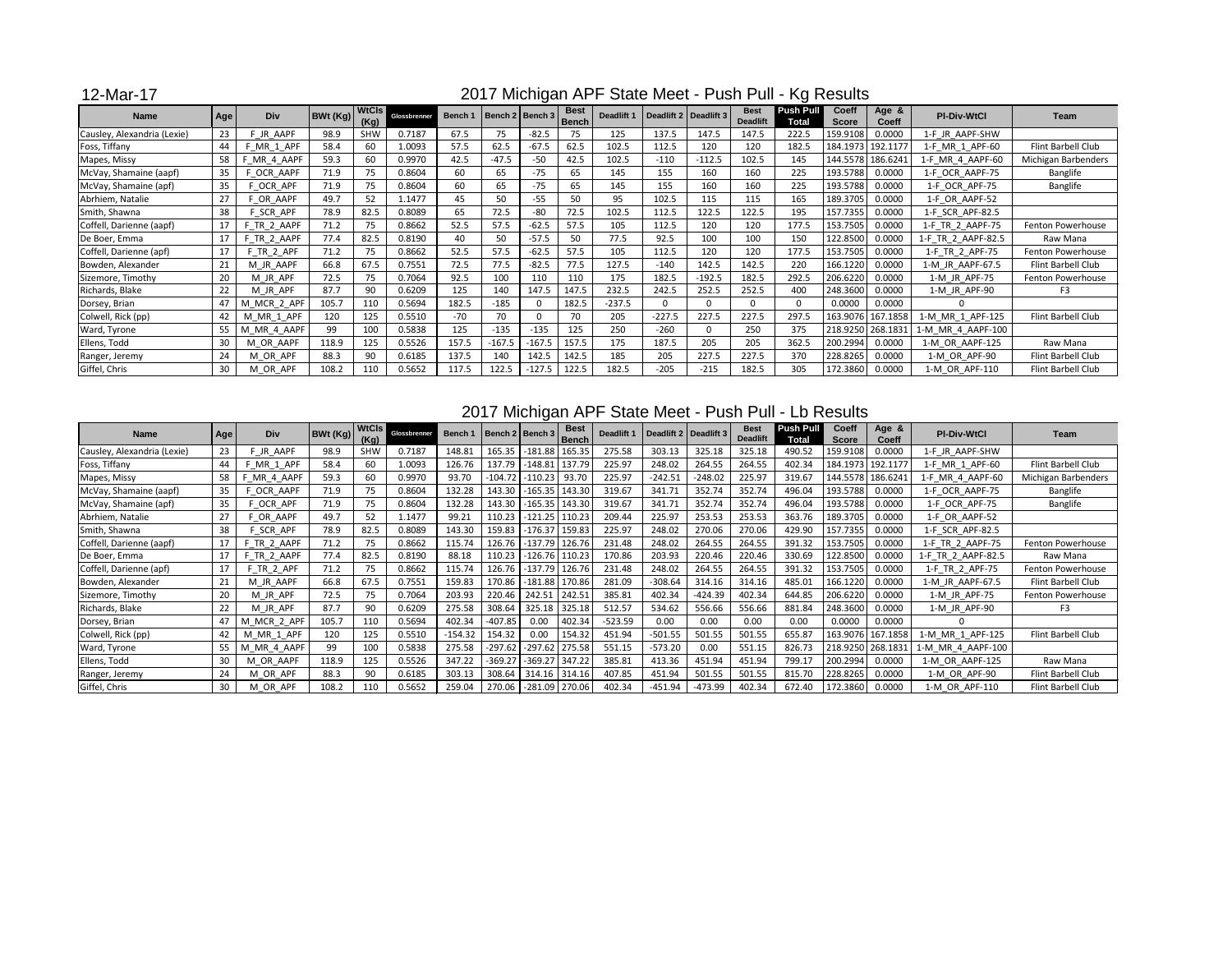| 11-Mar-17                    |     |              |                    |                      |              |          |          |              |                   |                    |             | 2017 Michigan APF State Meet - Bench Only - Kg Results |                                |                          |
|------------------------------|-----|--------------|--------------------|----------------------|--------------|----------|----------|--------------|-------------------|--------------------|-------------|--------------------------------------------------------|--------------------------------|--------------------------|
| <b>Name</b>                  | Age | Div          | <b>BWt</b><br>(Kg) | <b>WtCls</b><br>(Kg) | Glossbrenner | Bench 1  | Bench 2  | Bench 3      | <b>Best Bench</b> | <b>Coeff Score</b> | Age & Coeff | <b>PI-Div-WtCl</b>                                     | <b>Team</b>                    | <b>Noes</b>              |
| Seeley, Kayla (bp)           | 20  | F JR APF     | 73.3               | 75                   | 0.8491       | 82.5     | 90       | $-95$        | 90                | 76.4190            | 0.0000      | 1-F JR APF-75                                          | Fenton Powerhouse              |                          |
| Wetenhall, Kathy (aapf)      | 63  | F_MEM_5_AAPF | 86.1               | 90                   | 0.7666       | 90       | 95       | 100          | 100               | 76.6600            | 108.9339    | 1-F MEM 5 AAPF-90                                      |                                | Women: Best Eq Bench     |
| Wetenhall, Kathy (apf)       | 63  | F MEM 5 APF  | 86.1               | 90                   | 0.7666       | 90       | 95       | 100          | 100               | 76.6600            | 108.9339    | 1-F_MEM_5_APF-90                                       |                                |                          |
| Dussia, Casie (bp)           | 42  | F MR 1 AAPF  | 55.3               | 56                   | 1.0545       | 42.5     | $-45$    | -45          | 42.5              | 44.8163            | 45.7126     | 1-F MR 1 AAPF-56                                       | <b>Team Repz</b>               |                          |
| Filmore, Mindy (bp)          | 46  | F MR 2 AAPF  | 89.5               | 90                   | 0.7497       | 60       | $-62.5$  | $-62.5$      | 60                | 44.9820            | 48.0408     | 1-F MR 2 AAPF-90                                       | <b>Team Repz</b>               |                          |
| Jacobson, Lisa               | 46  | F_MR_2_APF   | 64.8               | 67.5                 | 0.9289       | 45       | 47.5     | $-55$        | 47.5              | 44.1228            | 47.1231     | 1-F MR 2 APF-67.5                                      | Flint Barbell Club             |                          |
| Gimmell, Jennifer            | 35  | F OEM AAPF   | 89.7               | 90                   | 0.7487       | 132.5    | 145      | $-152.5$     | 145               | 108.5615           | 0.0000      | 1-F OEM AAPF-90                                        | <b>Team Stone</b>              |                          |
| Melissa, Mondro              | 24  | F OR AAPF    | 72.3               | 75                   | 0.8572       | 50       | 55       | 60           | 60                | 51.4290            | 0.0000      | 1-F OR AAPF-75                                         | <b>Green Gold Nutrition</b>    |                          |
| Davis, Jasmine               | 24  | F OR APF     | 122.1              | SHW                  | 0.6753       | 110      | 130      | 137.5        | 137.5             | 92.8469            | 0.0000      | 1-F OR APF-SHW                                         |                                | Women: Best Raw Bench    |
| Albo, Josh                   | 20  | M JR AAPF    | 105.7              | 110                  | 0.5694       | 170      | 182.5    | $-187.5$     | 182.5             | 103.9155           | 0.0000      | 1-M JR AAPF-110                                        | <b>Marine City Muscle</b>      |                          |
| Kambers, Thomas              | 20  | M JR AAPF    | 108.9              | 110                  | 0.5648       | 165      | $-172.5$ | 172.5        | 172.5             | 97.4194            | 0.0000      | 2-M_JR_AAPF-110                                        |                                |                          |
| Creedon, Steve               | 52  | M_MEM_3_APF  | 82                 | 82.5                 | 0.6472       | $-175$   | $-175$   | $-182.5$     | $\Omega$          | 0.0000             | 0.0000      |                                                        | <b>Animal House</b>            |                          |
| Kelly, Colin                 | 51  | M_MEM_3_APF  | 114.4              | 125                  | 0.5569       | 205      | $-215$   | $\Omega$     | 205               | 114.1645           | 130.9467    | 1-M MEM 3 APF-125                                      |                                |                          |
| Coleman, Marvin              | 49  | M MES 2 APF  | 89.5               | 90                   | 0.6138       | $-275$   | $-275$   | $\mathbf{0}$ | $\Omega$          | 0.0000             | 0.0000      | $\Omega$                                               | Flint Barbell Club             |                          |
| Wetenhall, Jim               | 62  | M_MES_5_APF  | 124.6              | 125                  | 0.5459       | 162.5    | $-175$   | 177.5        | 177.5             | 96.8973            | 134.9779    | 1-M MES 5 APF-125                                      |                                | Men: Hvw. Best Eq Bench  |
| Body, Bobby (aapf_mast1)     | 42  | M MR 1 AAPF  | 79.7               | 82.5                 | 0.6595       | 165      | 180      | $-190$       | 180               | 118.7100           | 121.0842    | 1-M MR 1 AAPF-82.5                                     | Snap/Green Gold                |                          |
| Stadel, Scott                | 44  | M MR 1 AAPF  | 115                | 125                  | 0.5563       | 127.5    | 142.5    | 147.5        | 147.5             | 82.0469            | 85.5749     | 1-M MR 1 AAPF-125                                      | Flint Barbell Club             |                          |
| Body, Bobby (apf_mast1)      | 42  | M MR 1 APF   | 79.7               | 82.5                 | 0.6595       | 165      | 180      | $-190$       | 180               | 118.7100           | 121.0842    | 1-M MR 1 APF-82.5                                      | Snap/Green Gold                |                          |
| Brown, Aaron                 | 40  | M MR 1 APF   | 117.4              | 125                  | 0.5537       | 192.5    | 207.5    | 215          | 215               | 119.0348           | 119.0348    | 1-M MR 1 APF-125                                       |                                |                          |
| Colwell, Rick (bp)           | 42  | M MR 1 APF   | 120                | 125                  | 0.5510       | $-70$    | 70       | $\mathbf{0}$ | 70                | 38.5665            | 39.3378     | 2-M MR 1_APF-125                                       | Flint Barbell Club             |                          |
| Hensley, Robert (aapf)       | 48  | M MR 2 AAPF  | 99.5               | 100                  | 0.5826       | 142.5    | 150      | $-155$       | 150               | 87.3825            | 95.8586     | 1-M MR 2 AAPF-100                                      | Flint Barbell Club             |                          |
| Schwab, Dan                  | 48  | M_MR_2_APF   | 96.9               | 100                  | 0.5909       | 160      | 172.5    | $-180$       | 172.5             | 101.9216           | 111.8080    | 1-M MR 2 APF-100                                       |                                |                          |
| Hensley, Robert (apf)        | 48  | M_MR_2_APF   | 99.5               | 100                  | 0.5826       | 142.5    | 150      | $-155$       | 150               | 87.3825            | 95.8586     | 2-M MR 2 APF-100                                       | Flint Barbell Club             |                          |
| Albo, Tony                   | 53  | M MR 3 AAPF  | 109                | 110                  | 0.5640       | 170      | 182.5    | 190          | 190               | 107.1505           | 126.8662    | 1-M MR 3 AAPF-110                                      | Marine City Muscle             |                          |
| Hollingsworth, Tommy         | 54  | M MR 3 APF   | 98.5               | 100                  | 0.5851       | 92.5     | 97.5     | 102.5        | 102.5             | 59.9676            | 72.2010     | 1-M_MR_3_APF-100                                       | <b>Rock Solid</b>              |                          |
| Edwards, Bruce               | 58  | M MR 4 AAPF  | 121.8              | 125                  | 0.5491       | 170      | 180      | 185          | 185               | 101.5743           | 131.1324    | 1-M MR 4 AAPF-125                                      |                                |                          |
| Stamper, Wally               | 55  | M_MR_4_APF   | 106.9              | 110                  | 0.5681       | 150      | 162.5    | 172.5        | 172.5             | 97.9886            | 120.0361    | 1-M MR 4 APF-110                                       | <b>Green Gold Powerlifting</b> |                          |
| Mata, Ben                    | 62  | M MR 5 APF   | 118.3              | 125                  | 0.5527       | 152.5    | 155      | $-160$       | 155               | 85.6685            | 119.3362    | 1-M MR 5 APF-125                                       | Flint Barbell Club             |                          |
| Hensley, Timothy (aapf)      | 36  | M OEM AAPF   | 89.6               | 90                   | 0.6134       | $-377.5$ | $-377.5$ | $-377.5$     | $\Omega$          | 0.0000             | 0.0000      | $\Omega$                                               | Detroit Barbell                |                          |
| Hensley, Timothy (apf)       | 36  | M OEM APF    | 89.6               | 90                   | 0.6134       | $-377.5$ | $-377.5$ | $-377.5$     |                   | 0.0000             | 0.0000      | 0                                                      | Detroit Barbell                |                          |
| Fargo, Joe                   | 38  | M_OES_APF    | 89.6               | 90                   | 0.6134       | $-265$   | $-265$   | $-265$       | - 0               | 0.0000             | 0.0000      | $\Omega$                                               |                                |                          |
| Body, Bobby (aapf_open)      | 42  | M_OR_AAPF    | 79.7               | 82.5                 | 0.6595       | 165      | 180      | $-190$       | 180               | 118.7100           | 121.0842    | 1-M_OR_AAPF-82.5                                       | Snap/Green Gold                |                          |
| Sly, Cory                    | 27  | M OR AAPF    | 122.3              | 125                  | 0.5486       | 165      | 172.5    | 182.5        | 182.5             | 100.1104           | 0.0000      | 1-M_OR_AAPF-125                                        |                                |                          |
| McCollum, Ryan (open)        | 34  | M OR AAPF    | 141                | SHW                  | 0.5303       | 152.5    | 162.5    | 172.5        | 172.5             | 91.4681            | 0.0000      | 1-M OR AAPF-SHW                                        | Litehouse                      |                          |
| Body, Bobby (apf_open)       | 42  | M OR APF     | 79.7               | 82.5                 | 0.6595       | 165      | 180      | $-190$       | 180               | 118.7100           | 121.0842    | 1-M OR APF-82.5                                        | Snap/Green Gold                |                          |
| Kurkjian, Jory               | 26  | M_OR_APF     | 88.1               | 90                   | 0.6193       | 187.5    | 197.5    | 215          | 215               | 133.1388           | 0.0000      | 1-M_OR_APF-90                                          |                                | Men: Ltw. Best Raw Bench |
| Schwab, Matthew              | 30  | M OR APF     | 89                 | 90                   | 0.6157       | 157.5    | 172.5    | $-180$       | 172.5             | 106.2083           | 0.0000      | 2-M OR APF-90                                          |                                |                          |
| Gillie, Brandon              | 28  | M OR APF     | 109.9              | 110                  | 0.5633       | 112.5    | 117.5    | 120          | 120               | 67.5900            | 0.0000      | 1-M_OR_APF-110                                         | Flint Barbell Club             |                          |
| Seatts, Tony                 | 32  | M OR APF     | 138.6              | 140                  | 0.5323       | 210      | 220      | 230          | 230               | 122.4290           | 0.0000      | 1-M OR APF-140                                         | <b>Team Betancourt</b>         |                          |
| Jaruzel, Jason               | 38  | M SR AAPF    | 106.9              | 110                  | 0.5681       | 155      | 165      | $-175$       | 165               | 93.7283            | 0.0000      | 1-M_SR_AAPF-110                                        |                                |                          |
| McCollum, Ryan (subm)        | 34  | M SR AAPF    | 141                | SHW                  | 0.5303       | 152.5    | 162.5    | 172.5        | 172.5             | 91.4681            | 0.0000      | 1-M SR AAPF-SHW                                        | Litehouse                      |                          |
| Schlaack, Justin (aapf - bp) | 16  | M_TR_1_AAPF  | 120.7              | 125                  | 0.5503       | 107.5    | 117.5    | $-130$       | 117.5             | 64.6544            | 0.0000      | 1-M_TR_1_AAPF-125                                      | Fenton Powerhouse              |                          |
| Schlaack, Justin (apf - bp)  | 16  | M_TR_1_APF   | 120.7              | 125                  | 0.5503       | 107.5    | 117.5    | $-130$       | 117.5             | 64.6544            | 0.0000      | 1-M_TR_1_APF-125                                       | Fenton Powerhouse              |                          |
| Bryant, Trevor               | 19  | M_TR_3_APF   | 101.1              | 110                  | 0.5788       | 210      | 215      | 225          | 225               | 130.2188           | 0.0000      | 1-M_TR_3_APF-110                                       |                                | Men: Hvw. Best Raw Bench |
|                              |     |              |                    |                      |              |          |          |              |                   |                    |             |                                                        |                                |                          |

| <b>Name</b>                  | Age | <b>Div</b>  | <b>BWt</b><br>(Kq) | <b>WtCls</b><br>(Kg) | Glossbrenner | Bench 1   | Bench 2   | Bench 3   | <b>Best Bench</b> | <b>Coeff Score</b> | Age & Coeff | <b>PI-Div-WtCl</b> | <b>Team</b>                    | <b>Noes</b>              |
|------------------------------|-----|-------------|--------------------|----------------------|--------------|-----------|-----------|-----------|-------------------|--------------------|-------------|--------------------|--------------------------------|--------------------------|
| Seeley, Kayla (bp)           | 20  | F JR APF    | 73.3               | 75                   | 0.8491       | 181.88    | 198.41    | $-209.44$ | 198.41            | 76.4190            | 0.0000      | 1-F_JR_APF-75      | Fenton Powerhouse              |                          |
| Wetenhall, Kathy (aapf)      | 63  | MEM 5 AAPF  | 86.1               | 90                   | 0.7666       | 198.41    | 209.44    | 220.46    | 220.46            | 76.6600            | 108.9339    | 1-F_MEM_5_AAPF-90  |                                | Women: Best Eq Bench     |
| Wetenhall, Kathy (apf)       | 63  | F MEM 5 APF | 86.1               | 90                   | 0.7666       | 198.41    | 209.44    | 220.46    | 220.46            | 76.6600            | 108.9339    | 1-F MEM 5 APF-90   |                                | Women: Best Eq Bench     |
| Dussia, Casie (bp)           | 42  | F_MR_1_AAPF | 55.3               | 56                   | 1.0545       | 93.70     | $-99.21$  | $-99.21$  | 93.70             | 44.8163            | 45.7126     | 1-F_MR_1_AAPF-56   | <b>Team Repz</b>               |                          |
| Filmore, Mindy (bp)          | 46  | F MR 2 AAPF | 89.5               | 90                   | 0.7497       | 132.28    | $-137.79$ | $-137.79$ | 132.28            | 44.9820            | 48.0408     | 1-F_MR_2_AAPF-90   | Team Repz                      |                          |
| Jacobson, Lisa               | 46  | F MR 2 APF  | 64.8               | 67.5                 | 0.9289       | 99.21     | 104.72    | $-121.25$ | 104.72            | 44.1228            | 47.1231     | 1-F MR 2 APF-67.5  | Flint Barbell Club             |                          |
| Gimmell, Jennifer            | 35  | F OEM AAPF  | 89.7               | 90                   | 0.7487       | 292.11    | 319.67    | $-336.20$ | 319.67            | 108.5615           | 0.0000      | 1-F_OEM_AAPF-90    | <b>Team Stone</b>              |                          |
| Melissa, Mondro              | 24  | F OR AAPF   | 72.3               | 75                   | 0.8572       | 110.23    | 121.25    | 132.28    | 132.28            | 51.4290            | 0.0000      | 1-F OR AAPF-75     | <b>Green Gold Nutrition</b>    |                          |
| Davis, Jasmine               | 24  | F_OR_APF    | 122.1              | SHW                  | 0.6753       | 242.51    | 286.60    | 303.13    | 303.13            | 92.8469            | 0.0000      | 1-F_OR_APF-SHW     |                                | Women: Best Raw Bench    |
| Albo, Josh                   | 20  | M JR AAPF   | 105.7              | 110                  | 0.5694       | 374.78    | 402.34    | $-413.36$ | 402.34            | 103.9155           | 0.0000      | 1-M JR AAPF-110    | Marine City Muscle             |                          |
| Kambers, Thomas              | 20  | M JR AAPF   | 108.9              | 110                  | 0.5648       | 363.76    | $-380.29$ | 380.29    | 380.29            | 97.4194            | 0.0000      | 2-M_JR_AAPF-110    |                                |                          |
| Creedon, Steve               | 52  | M_MEM_3_APF | 82                 | 82.5                 | 0.6472       | $-385.81$ | $-385.81$ | $-402.34$ | 0.00              | 0.0000             | 0.0000      |                    | <b>Animal House</b>            |                          |
| Kelly, Colin                 | 51  | M MEM 3 APF | 114.4              | 125                  | 0.5569       | 451.94    | $-473.99$ | 0.00      | 451.94            | 114.1645           | 130.9467    | 1-M MEM 3 APF-125  |                                |                          |
| Coleman, Marvin              | 49  | M MES 2 APF | 89.5               | 90                   | 0.6138       | $-606.27$ | $-606.27$ | 0.00      | 0.00              | 0.0000             | 0.0000      |                    | Flint Barbell Club             |                          |
| Wetenhall, Jim               | 62  | M_MES_5_APF | 124.6              | 125                  | 0.5459       | 358.25    | $-385.81$ | 391.32    | 391.32            | 96.8973            | 134.9779    | 1-M_MES_5_APF-125  |                                | Men: Hvw. Best Eq Bench  |
| Body, Bobby (aapf_mast1)     | 42  | M MR 1 AAPF | 79.7               | 82.5                 | 0.6595       | 363.76    | 396.83    | $-418.87$ | 396.83            | 118.7100           | 121.0842    | 1-M MR 1 AAPF-82.5 | Snap/Green Gold                |                          |
| Stadel, Scott                | 44  | M_MR_1_AAPF | 115                | 125                  | 0.5563       | 281.09    | 314.16    | 325.18    | 325.18            | 82.0469            | 85.5749     | 1-M_MR_1_AAPF-125  | Flint Barbell Club             |                          |
| Body, Bobby (apf_mast1)      | 42  | M MR 1 APF  | 79.7               | 82.5                 | 0.6595       | 363.76    | 396.83    | $-418.87$ | 396.83            | 118.7100           | 121.0842    | 1-M MR 1 APF-82.5  | Snap/Green Gold                |                          |
| Brown, Aaron                 | 40  | M MR 1 APF  | 117.4              | 125                  | 0.5537       | 424.39    | 457.45    | 473.99    | 473.99            | 119.0348           | 119.0348    | 1-M_MR_1_APF-125   |                                |                          |
| Colwell, Rick (bp)           | 42  | M MR 1 APF  | 120                | 125                  | 0.5510       | $-154.32$ | 154.32    | 0.00      | 154.32            | 38.5665            | 39.3378     | 2-M_MR_1_APF-125   | Flint Barbell Club             |                          |
| Hensley, Robert (aapf)       | 48  | M MR 2 AAPF | 99.5               | 100                  | 0.5826       | 314.16    | 330.69    | $-341.71$ | 330.69            | 87.3825            | 95.8586     | 1-M MR 2 AAPF-100  | Flint Barbell Club             |                          |
| Schwab, Dan                  | 48  | M_MR_2_APF  | 96.9               | 100                  | 0.5909       | 352.74    | 380.29    | $-396.83$ | 380.29            | 101.9216           | 111.8080    | 1-M_MR_2_APF-100   |                                |                          |
| Hensley, Robert (apf)        | 48  | M MR 2 APF  | 99.5               | 100                  | 0.5826       | 314.16    | 330.69    | $-341.71$ | 330.69            | 87.3825            | 95.8586     | 2-M MR 2 APF-100   | Flint Barbell Club             |                          |
| Albo, Tony                   | 53  | M_MR_3_AAPF | 109                | 110                  | 0.5640       | 374.78    | 402.34    | 418.87    | 418.87            | 107.1505           | 126.8662    | 1-M MR 3 AAPF-110  | Marine City Muscle             |                          |
| Hollingsworth, Tommy         | 54  | M_MR_3_APF  | 98.5               | 100                  | 0.5851       | 203.93    | 214.95    | 225.97    | 225.97            | 59.9676            | 72.2010     | 1-M_MR_3_APF-100   | <b>Rock Solid</b>              |                          |
| Edwards, Bruce               | 58  | M MR 4 AAPF | 121.8              | 125                  | 0.5491       | 374.78    | 396.83    | 407.85    | 407.85            | 101.5743           | 131.1324    | 1-M MR 4 AAPF-125  |                                |                          |
| Stamper, Wally               | 55  | M MR 4 APF  | 106.9              | 110                  | 0.5681       | 330.69    | 358.25    | 380.29    | 380.29            | 97.9886            | 120.0361    | 1-M MR 4 APF-110   | <b>Green Gold Powerlifting</b> |                          |
| Mata, Ben                    | 62  | M MR 5 APF  | 118.3              | 125                  | 0.5527       | 336.20    | 341.71    | $-352.74$ | 341.71            | 85.6685            | 119.3362    | 1-M_MR_5_APF-125   | Flint Barbell Club             |                          |
| Hensley, Timothy (aapf)      | 36  | M_OEM_AAPF  | 89.6               | 90                   | 0.6134       | $-832.24$ | $-832.24$ | $-832.24$ | 0.00              | 0.0000             | 0.0000      |                    | Detroit Barbell                |                          |
| Hensley, Timothy (apf)       | 36  | M_OEM_APF   | 89.6               | 90                   | 0.6134       | $-832.24$ | $-832.24$ | $-832.24$ | 0.00              | 0.0000             | 0.0000      | 0                  | Detroit Barbell                |                          |
| Fargo, Joe                   | 38  | M OES APF   | 89.6               | 90                   | 0.6134       | $-584.22$ | $-584.22$ | $-584.22$ | 0.00              | 0.0000             | 0.0000      | $\Omega$           |                                |                          |
| Body, Bobby (aapf_open)      | 42  | M_OR_AAPF   | 79.7               | 82.5                 | 0.6595       | 363.76    | 396.83    | $-418.87$ | 396.83            | 118.7100           | 121.0842    | 1-M_OR_AAPF-82.5   | Snap/Green Gold                |                          |
| Sly, Cory                    | 27  | M_OR_AAPF   | 122.3              | 125                  | 0.5486       | 363.76    | 380.29    | 402.34    | 402.34            | 100.1104           | 0.0000      | 1-M OR AAPF-125    |                                |                          |
| McCollum, Ryan (open)        | 34  | M OR AAPF   | 141                | SHW                  | 0.5303       | 336.20    | 358.25    | 380.29    | 380.29            | 91.4681            | 0.0000      | 1-M OR AAPF-SHW    | Litehouse                      |                          |
| Body, Bobby (apf_open)       | 42  | M OR APF    | 79.7               | 82.5                 | 0.6595       | 363.76    | 396.83    | $-418.87$ | 396.83            | 118.7100           | 121.0842    | 1-M OR APF-82.5    | Snap/Green Gold                |                          |
| Kurkjian, Jory               | 26  | M OR APF    | 88.1               | 90                   | 0.6193       | 413.36    | 435.41    | 473.99    | 473.99            | 133.1388           | 0.0000      | 1-M OR APF-90      |                                | Men: Ltw. Best Raw Bench |
| Schwab, Matthew              | 30  | M OR APF    | 89                 | 90                   | 0.6157       | 347.22    | 380.29    | $-396.83$ | 380.29            | 106.2083           | 0.0000      | 2-M OR APF-90      |                                |                          |
| Gillie, Brandon              | 28  | M OR APF    | 109.9              | 110                  | 0.5633       | 248.02    | 259.04    | 264.55    | 264.55            | 67.5900            | 0.0000      | 1-M_OR_APF-110     | Flint Barbell Club             |                          |
| Seatts, Tony                 | 32  | M OR APF    | 138.6              | 140                  | 0.5323       | 462.97    | 485.01    | 507.06    | 507.06            | 122.4290           | 0.0000      | 1-M OR APF-140     | <b>Team Betancourt</b>         |                          |
| Jaruzel, Jason               | 38  | M SR AAPF   | 106.9              | 110                  | 0.5681       | 341.71    | 363.76    | $-385.81$ | 363.76            | 93.7283            | 0.0000      | 1-M_SR_AAPF-110    |                                |                          |
| McCollum, Ryan (subm)        | 34  | M SR AAPF   | 141                | SHW                  | 0.5303       | 336.20    | 358.25    | 380.29    | 380.29            | 91.4681            | 0.0000      | 1-M SR AAPF-SHW    | Litehouse                      |                          |
| Schlaack, Justin (aapf - bp) | 16  | M_TR_1_AAPF | 120.7              | 125                  | 0.5503       | 236.99    | 259.04    | $-286.60$ | 259.04            | 64.6544            | 0.0000      | 1-M_TR_1_AAPF-125  | Fenton Powerhouse              |                          |
| Schlaack, Justin (apf - bp)  | 16  | M TR 1 APF  | 120.7              | 125                  | 0.5503       | 236.99    | 259.04    | $-286.60$ | 259.04            | 64.6544            | 0.0000      | 1-M TR 1 APF-125   | Fenton Powerhouse              |                          |
| Bryant, Trevor               | 19  | M_TR_3_APF  | 101.1              | 110                  | 0.5788       | 462.97    | 473.99    | 496.04    | 496.04            | 130.2188           | 0.0000      | 1-M_TR_3_APF-110   |                                | Men: Hvw. Best Raw Bench |

# 2017 Michigan APF State Meet - Bench Only - Lb Results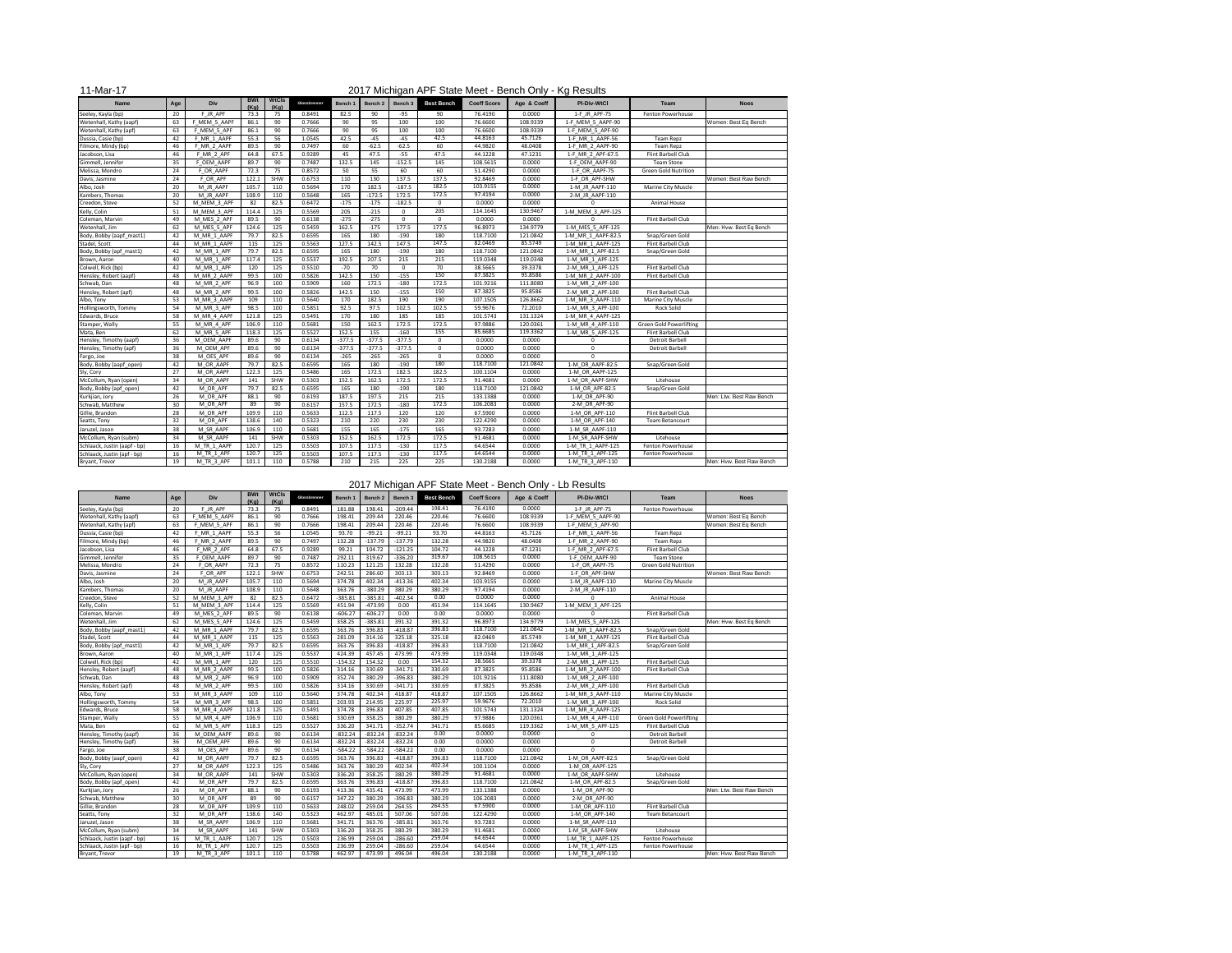## 12-Mar-17

| <b>Name</b>                  | Age             | Div           |       | <b>BWt (Kg) WtCls (Kg)</b> Glossbrenner |        | Deadlift 1 | <b>Deadlift 2</b> | Deadlift 3 | Best Deadlift Coeff Score   Age & Coeff |          |          | <b>PI-Div-WtCl</b> | Team                  | <b>Notes</b>             |
|------------------------------|-----------------|---------------|-------|-----------------------------------------|--------|------------|-------------------|------------|-----------------------------------------|----------|----------|--------------------|-----------------------|--------------------------|
| Seeley, Kayla (dl)           | 20              | <b>JR APF</b> | 73.3  | 75                                      | 0.8491 | 127.5      | 137.5             | 145        | 145                                     | 123.1195 | 0.0000   | 1-F_JR_APF-75      | Fenton Powerhouse     | Women: Best Raw Deadlift |
| Dussia, Casie (dl)           | 42              | MR 1 AAPF     | 55.3  | 56                                      | 1.0545 | 92.5       | 97.5              | 102.5      | 102.5                                   | 108.0863 | 110.2480 | 1-F MR 1 AAPF-56   | Team Repz             |                          |
| Filmore, Mindy (dl)          | 46              | MR 2 AAPF     | 89.5  | 90                                      | 0.7497 | 85         | 90                | 97.5       | 97.5                                    | 73.0958  | 78.0663  | 1-F MR 2 AAPF-90   | Team Repz             |                          |
| Jeurink, Jim                 | 63              | M MEM 5 APF   | 95.5  | 100                                     | 0.5935 | 220        |                   |            | 220                                     | 130.5590 | 185.5243 | 1-M MEM 5 APF-100  |                       | Men: Hvw. Best Eq Dead   |
| Cook, Maxwell                | 26              | M OR APF      | 87.2  | 90                                      | 0.6230 | 227.5      | 235               | $-242.5$   | 235                                     | 146.4050 | 0.0000   | 1-M OR APF-90      | <b>Unreal Fitness</b> | Men: Ltw. Best Raw Dead  |
| Wandyg, Lucas                | 29              | M OR APF      | 95.8  | 100                                     | 0.5926 | 227.5      | $-252.5$          | $-252.5$   | 227.5                                   | 134.8051 | 0.0000   | 1-M OR APF-100     |                       |                          |
| O'Shinski, Noah              |                 | M TCR 2 AAPF  | 88.9  | 90                                      | 0.6182 | 160        | 182.5             | $-185$     | 182.5                                   | 112.8124 | 0.0000   | 1-M TCR 2 AAPF-90  | Raw Mana              |                          |
| Payseno, Triston (aapf)      | 15 <sub>1</sub> | M TES 1 AAPF  | 89.5  | 90                                      | 0.6138 | $-157.5$   | 157.5             | 170        | 170                                     | 104.3375 | 0.0000   | 1-M TES 1 AAPF-90  | Payseno               | Men: Ltw. Best Eq Dead   |
| Payseno, Triston (apf)       | 15              | M TES 1 APF   | 89.5  | 90                                      | 0.6138 | $-157.5$   | 157.5             | 170        | 170                                     | 104.3375 | 0.0000   | 1-M TES 1 APF-90   | Payseno               |                          |
| Schlaack, Justin (aapf - dl) | 16              | M TR 1 AAPF   | 120.7 | 125                                     | 0.5503 | 217.5      | 225               | 232.5      | 232.5                                   | 127.9331 | 0.0000   | 1-M TR 1 AAPF-125  | Fenton Powerhouse     |                          |
| Schlaack, Justin (apf - dl)  | 16              | M TR 1 APF    | 120.7 | 125                                     | 0.5503 | 217.5      | 225               | 232.5      | 232.5                                   | 127.9331 | 0.0000   | 1-M TR 1 APF-125   | Fenton Powerhouse     |                          |
| Eerdmans, Michael            | 19              | M TR 3 APF    | 99.4  | 100                                     | 0.5828 | 227.5      | 232.5             | $-240$     | 232.5                                   | 135.5010 | 0.0000   | 1-M TR 3 APF-100   |                       | Men: Hvw. Best Raw Dead  |

### 2017 Michigan APF State Meet - Deadlift Only - Lb Results

| <b>Name</b>                  | Age  | Div              |       | <b>BWt (Kg) WtCls (Kg)</b> Glossbrenner |        | Deadlift 1 | <b>Deadlift 2</b> | Deadlift 3 |        |          | Best Deadlift Coeff Score   Age & Coeff | <b>PI-Div-WtCl</b> | Team                  | <b>Notes</b>             |
|------------------------------|------|------------------|-------|-----------------------------------------|--------|------------|-------------------|------------|--------|----------|-----------------------------------------|--------------------|-----------------------|--------------------------|
| Seeley, Kayla (dl)           | 20   | JR APF           | 73.3  | 75                                      | 0.8491 | 281.09     | 303.13            | 319.67     | 319.67 | 123.1195 | 0.0000                                  | 1-F JR APF-75      | Fenton Powerhouse     | Women: Best Raw Deadlift |
| Dussia, Casie (dl)           | 42   | MR 1 AAPF        | 55.3  | 56                                      | 1.0545 | 203.93     | 214.95            | 225.97     | 225.97 | 108.0863 | 110.2480                                | 1-F_MR_1_AAPF-56   | Team Repz             |                          |
| Filmore, Mindy (dl)          | 46 I | F MR 2 AAPF      | 89.5  | 90                                      | 0.7497 | 187.39     | 198.41            | 214.95     | 214.95 | 73.0958  | 78.0663                                 | 1-F MR 2 AAPF-90   | Team Repz             |                          |
| Jeurink, Jim                 |      | 63   M MEM 5 APF | 95.5  | 100                                     | 0.5935 | 485.01     | 0.00              | 0.00       | 485.01 | 130.5590 | 185.5243                                | 1-M MEM 5 APF-100  |                       | Men: Hvw. Best Eq Dead   |
| Cook, Maxwell                | 26   | M OR APF         | 87.2  | 90                                      | 0.6230 | 501.55     | 518.08            | $-534.62$  | 518.08 | 146.4050 | 0.0000                                  | 1-M OR APF-90      | <b>Unreal Fitness</b> | Men: Ltw. Best Raw Dead  |
| Wandyg, Lucas                |      | M OR APF         | 95.8  | 100                                     | 0.5926 | 501.55     | $-556.66$         | $-556.66$  | 501.55 | 134.8051 | 0.0000                                  | 1-M OR APF-100     |                       |                          |
| O'Shinski, Noah              |      | M TCR 2 AAPF     | 88.9  | 90                                      | 0.6182 | 352.74     | 402.34            | $-407.85$  | 402.34 | 112.8124 | 0.0000                                  | 1-M TCR 2 AAPF-90  | Raw Mana              |                          |
| Payseno, Triston (aapf)      | 15   | M TES 1 AAPF     | 89.5  | 90                                      | 0.6138 | $-347.22$  | 347.22            | 374.78     | 374.78 | 104.3375 | 0.0000                                  | 1-M TES 1 AAPF-90  | Payseno               | Men: Ltw. Best Eq Dead   |
| Payseno, Triston (apf)       | 15   | M TES 1 APF      | 89.5  | 90                                      | 0.6138 | $-347.22$  | 347.22            | 374.78     | 374.78 | 104.3375 | 0.0000                                  | 1-M TES 1 APF-90   | Payseno               |                          |
| Schlaack, Justin (aapf - dl) | 16   | M TR 1 AAPF      | 120.7 | 125                                     | 0.5503 | 479.50     | 496.04            | 512.57     | 512.57 | 127.9331 | 0.0000                                  | 1-M TR 1 AAPF-125  | Fenton Powerhouse     |                          |
| Schlaack, Justin (apf - dl)  | 16   | M TR 1 APF       | 120.7 | 125                                     | 0.5503 | 479.50     | 496.04            | 512.57     | 512.57 | 127.9331 | 0.0000                                  | 1-M TR 1 APF-125   | Fenton Powerhouse     |                          |
| Eerdmans, Michael            |      | M TR 3 APF       | 99.4  | 100                                     | 0.5828 | 501.55     | 512.57            | $-529.10$  | 512.57 | 135.5010 | 0.0000                                  | 1-M TR 3 APF-100   |                       | Men: Hvw. Best Raw Dead  |

## 2017 Michigan APF State Meet - Deadlift Only - Kg Results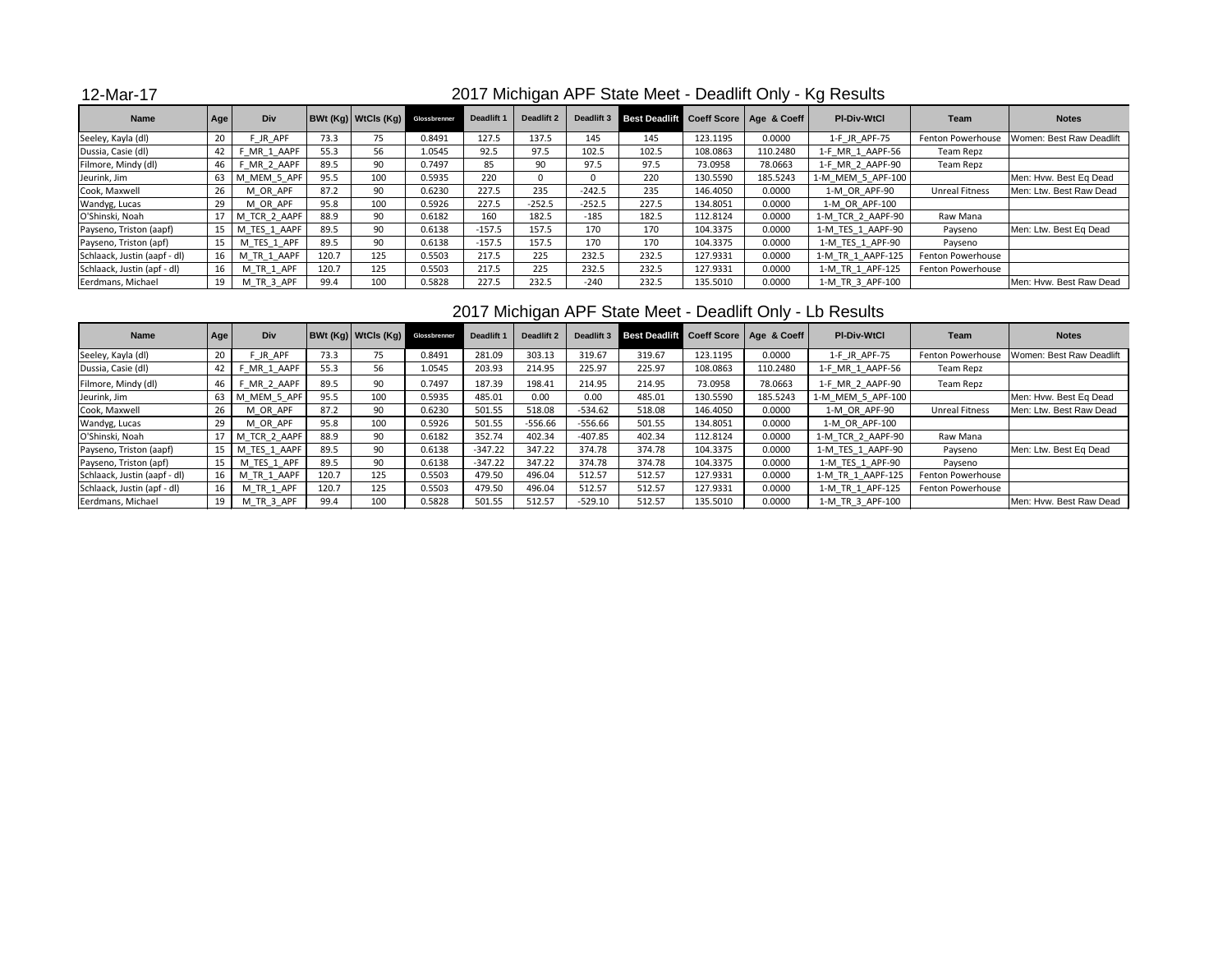| 11-Mar-17                                                                           |                                          |                         | <b>WtCls</b>             |                            |                            |                                  |                               |                            |                            |                                                         |                                  | 2017 Michigan APF State Meet - Men Hvw. Full Power - Kg Results |                            |                            |                               |                                  |                               |                                                                 |                                  |                                  |                                                            |                                                                       |                                   |
|-------------------------------------------------------------------------------------|------------------------------------------|-------------------------|--------------------------|----------------------------|----------------------------|----------------------------------|-------------------------------|----------------------------|----------------------------|---------------------------------------------------------|----------------------------------|-----------------------------------------------------------------|----------------------------|----------------------------|-------------------------------|----------------------------------|-------------------------------|-----------------------------------------------------------------|----------------------------------|----------------------------------|------------------------------------------------------------|-----------------------------------------------------------------------|-----------------------------------|
| Age<br><b>Name</b><br>23<br>Clees, Jake (jr)                                        | <b>Div</b><br>M JCR AAPF                 | BWt (Kg)                | (Ka)<br>100              | Glossbrenner<br>0.5891     | <b>Squat</b><br>227.5      | Squat 2<br>240                   | <b>Squat</b><br>265           | <b>Best Squat</b><br>265   | Bench 1<br>147.5           | Bench 2<br>$-167.5$                                     | Bench 3<br>-167.5                | <b>Best Bench</b><br>147.5                                      | <b>Sub Total</b><br>412.5  | <b>Deadlift 1</b><br>280   | <b>Deadlift 2</b><br>307.5    | Deadlift 3<br>-315               | <b>Best Deadlift</b><br>307.5 | <b>PL Total</b><br>720                                          | <b>Coeff Score</b><br>424.1520   | Age & Coeff<br>0.0000            | <b>PI-Div-WtCl</b><br>1-M JCR AAPF-100                     | Team                                                                  | <b>Notes</b>                      |
| 22<br>Handler, Robert (jr<br>22<br>Branch, Tyler                                    | M JCR AAPF<br>M JCR AAPF                 | 100<br>107.5            | 100<br>110               | 0.5813<br>0.5663           | 247.5<br>202.5             | 262.5<br>220                     | $-272.5$                      | 262.5<br>220               | 137.5<br>140               | 145<br>-145                                             | $-150$<br>$-145$                 | 145<br>140                                                      | 407.5<br>360               | 242.5<br>245               | $-262.5$<br>260               | 262.5<br>$-272.5$                | 262.5<br>260                  | 670<br>620                                                      | 389.4710<br>351.1060             | 0.0000<br>0.0000                 | 2-M JCR AAPF-100<br>1-M_JCR_AAPF-110                       | Rochester Performance Gym<br><b>Unrivaled Fitness</b>                 |                                   |
| 22<br>Maxwell, Anthony (jr)<br>23<br>Sprague, Jordan (jr                            | M JCR AAPF<br>M JCR AAPF                 | 106.6<br>118.9          | 110<br>125               | 0.5678<br>0.5526           | 185<br>245                 | $-197.5$<br>$-275$               | $-197.5$<br>282.5             | 185<br>282.5               | 120<br>142.5               | 127.5<br>$-157.5$                                       | -142.5<br>165                    | 127.5<br>165                                                    | 312.5<br>447.5             | 207.5<br>277.5             | $-217.5$<br>300               | 217.5<br>$-305$                  | 217.5<br>300                  | 530<br>747.5                                                    | 300.9340<br>413.0311             | 0.0000<br>0.0000                 | 2-M JCR AAPF-110<br>1-M_JCR_AAPF-125                       | Flint Barbell Club<br>Flint Barbell Club                              |                                   |
| Kalil, John<br>22<br>Spohr, Matthew                                                 | M JCR APF<br>M JR AAPF                   | 99.5<br>97.5            | 100<br>100               | 0.5826<br>0.5878           | 207.5<br>205               | $-222.5$<br>215                  | 222.5<br>220                  | 222.5<br>220               | $-162.5$<br>182.5          | 162.5<br>190                                            | $-165$<br>192.5                  | 162.5<br>192.5                                                  | 385<br>412.5               | 207.5<br>250               | 227.5<br>255                  | 247.5<br>-265                    | 247.5<br>255                  | 632.5<br>667.5                                                  | 368.4629<br>392.3231             | 0.0000<br>0.0000                 | 1-M JCR APF-100<br>1-M JR AAPF-100                         | <b>Strength Depot</b><br>Team Eastern Michigan                        |                                   |
| 20<br>Withrow, Ian<br>44<br>Roberts, Jean-Paul                                      | M JR AAPF<br>M MCR 1 APF                 | 95.5<br>95.4            | 100<br>100               | 0.5935<br>0.5938           | 157.5<br>167.5             | 170<br>187.5                     | 185<br>195                    | 185<br>195                 | 107.5<br>105               | 117.5                                                   | $-125$<br>$-120$                 | 117.5<br>115                                                    | 302.5<br>310               | 215<br>200                 | 225<br>215                    | 232.5<br>$-227.5$                | 232.5<br>215                  | 535<br>525                                                      | 317.4958<br>311.7188             | 0.0000<br>325.1227               | 2-M JR AAPF-100<br>1-M MCR 1 APF-100                       | <b>Team Eastern Michigan</b><br><b>Team Stone</b>                     |                                   |
| Martin, Jeff (mast)<br>47<br>Seeber, Bob                                            | M MCR 2 APF<br>M MCR 3 AAPF              | 108.2<br>108            | 110<br>110               | 0.5652<br>0.5655           | 245<br>60                  | $-272.5$                         | 282.5                         | 282.5<br>60                | 167.5<br>135               | 185<br>145                                              | 190                              | 190<br>145                                                      | 472.5<br>205               | 255<br>225                 | $-277.5$<br>$-240$            | $-277.5$<br>-240                 | 255<br>225                    | 727.5<br>430                                                    | 411.1830<br>243.1650             | 444.9000<br>287.9074             | 1-M MCR 2 APF-110<br>1-M_MCR_3_AAPF-110                    | <b>Team Armageddon</b>                                                |                                   |
| Pascarella, Mike<br>52<br>Emeott, David                                             | M MEM 3 AAPF<br>M MEM 4 API              | 126.7<br>97.2           | 140<br>100               | 0.5437<br>0.5886           | 265<br>265                 | 272.5<br>- 275                   | 292.5                         | 272.5<br>292.5             | 125<br>177.5               | 182.5<br>197.5                                          | 192.5<br>$-205$                  | 192.5<br>197.5                                                  | 465<br>490                 | 227.5<br>227.5             | $-242.5$<br>242.5             | $\Omega$<br>$-262.5$             | 227.5<br>242.5                | 692.5<br>732.5                                                  | 376.4776<br>431.1129             | 438.5964<br>466.4641             | 1-M MEM 3 AAPF-140<br>1-M MEM 4 APF-100                    | <b>XXX Powerlifting</b><br><b>XXX Powerlifting</b>                    |                                   |
| 54<br>Weikert, Tim<br>Fox, Russell<br>48<br>50<br>Paval, Ryland                     | M MES 3 APF<br>M MES 3 APF<br>M MR 3 APF | 98.8<br>101.3<br>106.2  | 100<br>110<br>110        | 0.5843<br>0.5783<br>0.5685 | 235<br>325<br>147.5        | 255<br>350<br>165                | 272.5<br>$-365$<br>182.5      | 272.5<br>350<br>182.5      | 190<br>145<br>142.5        | 197.5<br>162.5<br>157.5                                 | $-202.5$<br>$-192.5$<br>170      | 197.5<br>162.5<br>170                                           | 470<br>512.5<br>352.5      | 237.5<br>240<br>185        | 250<br>255<br>200             | 257.5<br>-270<br>212.5           | 257.5<br>255<br>212.5         | 727.5<br>767.5<br>565                                           | 425.0783<br>443.8069<br>321.1743 | 511.7942<br>486.8561<br>362.9269 | 1-M MES 3 APF-100<br>1-M MES 3 APF-110<br>1-M MR 3 APF-110 | <b>DTD PowerPit</b><br><b>Unreal Fitness</b><br>Clawson Barbell       |                                   |
| Sawyer, Michea<br>68<br>McGrail, John (aapf                                         | M MR 5 AAPI<br>M MR 6 AAPF               | 106.2<br>142.2          | 110<br>SHW               | 0.5685<br>0.5293           | 125<br>85                  | $-132.5$<br>92.5                 | 100                           | 125<br>100                 | 102.5                      | 107.5                                                   | 112.5                            | 112.5                                                           | 237.5                      | 182.5                      | 192.5                         |                                  | 192.5                         | 430                                                             | 244.4335<br>0.0000               | 333.8962<br>0.0000               | 1-M MR 5 AAPF-110                                          | Team Santa                                                            |                                   |
| 68<br>McGrail, John (apf)<br>23<br>Clees, Jake (open)                               | M MR 6 APF<br>M OCR AAPF                 | 142.2<br>97             | <b>SHW</b><br>100        | 0.5293<br>0.5891           | 85<br>227.5                | 92.5<br>240                      | 100<br>265                    | 100<br>265                 | 147.5                      | $-167.5$                                                | $-167.5$                         | 147.5                                                           | 412.5                      | 280                        | 307.5                         | $-315$                           | 307.5                         | 720                                                             | 0.0000<br>424.1520               | 0.0000<br>0.0000                 | 1-M OCR AAPF-100                                           | Team Santa                                                            |                                   |
| 22<br>Handler, Robert (open)<br>32<br>Thompson, Charles (aapf)                      | M OCR AAPF<br>M OCR AAPF                 | 100<br>94.4             | 100<br>100               | 0.5813<br>0.5968           | 247.5<br>157.5             | 262.5<br>172.5                   | $-272.5$<br>182.5             | 262.5<br>182.5             | 137.5<br>145               | 145<br>155                                              | $-150$<br>$-162.5$               | 145<br>155                                                      | 407.5<br>337.5             | 242.5<br>$-232.5$          | $-262.5$<br>232.5             | 262.5<br>242.5                   | 262.5<br>242.5                | 670<br>580                                                      | 389.4710<br>346.1150             | 0.0000<br>0.0000                 | 2-M OCR AAPF-100<br>3-M OCR AAPF-100                       | Rochester Performance Gym<br><b>Banglife</b>                          |                                   |
| 29<br>Hunwick, Jeff<br>29<br>Meglen, Marko                                          | M OCR AAPI<br>M OCR AAPI                 | 98.8<br>109             | 100<br>110               | 0.5843<br>0.5640           | 200<br>180                 | 210<br>195                       | 220<br>$-205$                 | 220<br>195                 | 107.5<br>145               | 112.5<br>152.5                                          | $-120$<br>155                    | 112.5<br>155                                                    | 332.5<br>350               | 187.5<br>225               | 200<br>245                    | 210<br>265                       | 210<br>265                    | 542.5<br>615                                                    | 316.9828<br>346.8293             | 0.0000<br>0.0000                 | 4-M OCR AAPF-100<br>1-M OCR AAPF-110                       | <b>Green Gold Powerlifting</b><br><b>Hybred Barbell</b>               |                                   |
| Mageli, Brett<br>27<br>Maxwell, Anthony (open)                                      | M OCR AAPI<br>M OCR AAPI                 | 104.7<br>106.6          | 110<br>110               | 0.5713<br>0.5678           | 207.5<br>185               | $-227.5$<br>$-197.5$             | 227.5<br>$-197.5$             | 227.5<br>185               | 130<br>120                 | 140<br>127.5                                            | 145<br>$-142.5$                  | 145<br>127.5                                                    | 372.5<br>312.5             | 220<br>207.5               | $-230$<br>$-217.5$            | $-230$<br>217.5                  | 220<br>217.5                  | 592.5<br>530                                                    | 338.4656<br>300.9340             | 0.0000<br>0.0000                 | 2-M OCR AAPF-110<br>3-M_OCR_AAPF-110                       | Flint Barbell Club                                                    |                                   |
| 23<br>Sprague, Jordan (open<br>22<br>Dunn, Dakota                                   | M OCR AAPI<br>M OCR AAPF                 | 118.9<br>123.5          | 125<br>125               | 0.5526<br>0.5472           | 245<br>190                 | $-275$<br>212.5                  | 282.5<br>230                  | 282.5<br>230               | 142.5<br>127.5             | $-157.5$<br>135                                         | 165<br>$-137.5$                  | 165<br>135                                                      | 447.5<br>365               | 277.5<br>230               | 300<br>240                    | $-305$<br>$-250$                 | 300<br>240                    | 747.5<br>605                                                    | 413.0311<br>331.0560             | 0.0000<br>0.0000                 | 1-M OCR AAPF-125<br>2-M OCR AAPF-125                       | Flint Barbell Club<br>Paw Paw Powerlifting Team                       |                                   |
| 38<br>Poplar, Eric (open)<br>28<br>Halpin, Timothy                                  | M OCR AAPI<br>M OCR AAPF                 | 133.3<br>136.8          | 140<br>140               | 0.5371<br>0.5339           | 205<br>210                 | 222.5<br>$-230$                  | $-240$<br>230                 | 222.5<br>230               | 195<br>110                 | 197.5<br>$-115$                                         | $-200$<br>-115                   | 197.5<br>110                                                    | 420<br>340                 | 227.5<br>270               | 250<br>280                    | 272.5<br>$-290$                  | 272.5<br>280                  | 692.5<br>620                                                    | 371.9071<br>330.9870             | 0.0000<br>0.0000                 | 1-M OCR AAPF-140<br>2-M OCR AAPF-140                       | Flint Barbell Club<br><b>Unreal Fitness</b>                           |                                   |
| 30<br>Harbin, Rudy (aapf)<br>24<br>Chase, Shawn                                     | M OCR AAPI<br>M OCR APF                  | 209<br>98.5             | <b>SHW</b><br>100        | 0.4862<br>0.5851           | $-365$<br>287.5            | 370<br>300                       | 390<br>$-307.5$               | 390<br>300                 | 207.5<br>170               | 217.5<br>177.5                                          | 227.5<br>185                     | 227.5<br>185                                                    | 617.5<br>485               | 292.5<br>280               | 307.5<br>292.5                | 320<br>297.5                     | 320<br>297.5                  | 937.5<br>782.5                                                  | 455.8547<br>457.8016             | 0.0000<br>0.0000                 | 1-M OCR AAPF-SHW<br>1-M OCR APF-100                        | Team Bang Life<br><b>Team HaramBEAST</b>                              | Men: Hvw. Classic Raw Best Lifter |
| 27<br>Kucharek, Jordan<br>32 <sup>2</sup><br>Thompson, Charles (apf)                | M OCR APF<br>M OCR APF                   | 94.7<br>94.4            | 100<br>100               | 0.5959<br>0.5968           | 192.5<br>157.5             | $-210$<br>172.5                  | 210<br>182.5                  | 210<br>182.5               | 137.5<br>145               | $-150$<br>155                                           | $-160$<br>$-162.5$               | 137.5<br>155                                                    | 347.5<br>337.5             | 215<br>$-232.5$            | 237.5<br>232.5                | 245<br>242.5                     | 245<br>242.5                  | 592.5<br>580                                                    | 353.0411<br>346.1150             | 0.0000<br>0.0000                 | 2-M OCR APF-100<br>3-M OCR APF-100                         | <b>Stronghold Barbell</b><br><b>Banglife</b>                          |                                   |
| 47<br>Martin, Jeff (open)<br>29<br>Noble, Chris                                     | M OCR APF<br>M OCR APF                   | 108.2<br>105.4          | 110<br>110               | 0.5652<br>0.5700           | 245<br>210                 | $-272.5$<br>227.5                | 282.5<br>237.5                | 282.5<br>237.5             | 167.5<br>145               | 185<br>155                                              | 190<br>160                       | 190<br>160                                                      | 472.5<br>397.5             | 255<br>245                 | $-277.5$<br>260               | $-277.5$<br>285                  | 255<br>285                    | 727.5<br>682.5                                                  | 411.1830<br>388.9909             | 444.9000<br>0.0000               | 1-M OCR APF-110<br>2-M OCR APF-110                         | <b>Team Armageddon</b><br>Paw Paw Powerlifting Team                   |                                   |
| 26<br>Charneski, Hunter<br>28<br>Siebert, Jacob                                     | M OCR APF<br>M OCR APF                   | 120.3<br>123.3          | 125<br>125               | 0.5507<br>0.5475           | 200<br>215                 | 220<br>$-230$                    | 230                           | 230<br>215                 | 167.5<br>167.5             | 182.5<br>172.5                                          | 190<br>$-182.5$                  | 190<br>172.5                                                    | 420<br>387.5               | 237.5<br>265               | 250                           | 260                              | 260<br>265                    | 680<br>652.5                                                    | 374.4420<br>357.2111             | 0.0000<br>0.0000                 | 1-M OCR APF-125<br>2-M OCR APF-125                         | <b>Freak Faktory</b>                                                  |                                   |
| 17<br>Brandt, Skyler (open)<br>29<br>Schroeder, Rodney<br>30                        | M OCR APF<br>M OCR APF<br>M OCR APF      | 124<br>140<br>209       | 125<br>140<br><b>SHW</b> | 0.5466<br>0.5311<br>0.4862 | $-217.5$<br>165<br>$-365$  | 217.5<br>177.5<br>370            | 237.5<br>185                  | 237.5<br>185<br>390        | $-115$<br>120<br>207.5     | 117.5<br>130<br>217.5                                   | $-125$<br>-145<br>227.5          | 117.5<br>130<br>227.5                                           | 355<br>315<br>617.5        | 255<br>177.5<br>292.5      | 265<br>187.5<br>307.5         | 282.5<br>195<br>320              | 282.5<br>195                  | 637.5<br>510<br>937.5                                           | 348.4575<br>270.8610<br>455.8547 | 0.0000<br>0.0000<br>0.0000       | 3-M OCR APF-125<br>1-M OCR APF-140<br>1-M OCR APF-SHW      | Team Bang Life                                                        |                                   |
| Harbin, Rudy (apf)<br>26<br>Carney, Raymond (aapf)<br>Healy, Justin (aapf)          | M OEM AAPI<br>M OEM AAPF                 | 108.9<br>124.2          | 110<br>125               | 0.5648<br>0.5464           | $-262.5$<br>340            | 265<br>370                       | 390<br>$-277.5$<br>$-385$     | 265<br>370                 | 135<br>227.5               | $-142.5$<br>$-240$                                      | 142.5<br>$-240$                  | 142.5<br>227.5                                                  | 407.5<br>597.5             | 262.5<br>$-277.5$          | 280<br>$-277.5$               | 295<br>277.5                     | 320<br>295<br>277.5           | 702.5<br>875                                                    | 396.7369<br>478.0563             | 0.0000<br>0.0000                 | 1-M OEM AAPF-110<br>1-M OEM AAPF-125                       | <b>Hybred Barbell</b>                                                 |                                   |
| 23<br>Wagoner, Nate<br>34<br>Dunbar, Brandon                                        | M OEM APF<br>M OEM APF                   | 92.5<br>105.3           | 100<br>110               | 0.6030<br>0.5701           | 300<br>300                 | $-312.5$<br>320                  | $-335$                        | 300<br>320                 | 212.5<br>$-262.5$          | 215<br>262.5                                            | $-227.5$<br>$-272.5$             | 215<br>262.5                                                    | 515<br>582.5               | 227.5<br>230               | 250<br>$-237.5$               | $-272.5$<br>237.5                | 250<br>237.5                  | 765<br>820                                                      | 461.2568<br>467.4820             | 0.0000<br>0.0000                 | 1-M OEM APF-100<br>1-M OEM APF-110                         |                                                                       |                                   |
| 26<br>Carney, Raymond (apf)<br>29<br>Clites, Craig                                  | M OEM API<br>M OEM APF                   | 108.9<br>123.8          | 110<br>125               | 0.5648<br>0.5469           | $-262.5$<br>-400           | 265<br>400                       | $-277.5$                      | 265<br>400                 | 135<br>255                 | $-142.5$<br>272.5                                       | 142.5<br>280                     | 142.5<br>280                                                    | 407.5<br>680               | 262.5<br>252.5             | 280<br>297.5                  | 295<br>$-322.5$                  | 295<br>297.5                  | 702.5<br>977.5                                                  | 396.7369<br>534.5459             | 0.0000<br>0.0000                 | 2-M OEM APF-110<br>1-M OEM APF-125                         |                                                                       | Men: Hvw. Eg Best Lifter          |
| 36<br>Healy, Justin (apf)<br>Johnston, Jeff (open)<br>38                            | M OEM APF<br>M OES APF                   | 124.2<br>106.6          | 125<br>110               | 0.5464<br>0.5678           | 340<br>285                 | 370<br>297.5                     | $-385$<br>320                 | 370<br>320                 | 227.5<br>282.5             | $-240$<br>290                                           | $-240$<br>295                    | 227.5<br>295                                                    | 597.5<br>615               | $-277.5$<br>237.5          | $-277.5$<br>250               | 277.5<br>262.5                   | 277.5<br>262.5                | 875<br>877.5                                                    | 478.0563<br>498.2445             | 0.0000<br>0.0000                 | 2-M OEM APF-125<br>1-M OES APF-110                         | <b>Hybred Barbell</b>                                                 |                                   |
| 28<br>Robyler, Derek<br>25<br>Konneck, Ryan                                         | M OR AAPF<br>M OR AAPF                   | 99.7<br>97.7            | 100<br>100               | 0.5821<br>0.5872           | 187.5<br>205               | 220                              | 227.5                         | 187.5<br>227.5             | 170<br>155                 | $-180$<br>160                                           | 180<br>165                       | 180<br>165                                                      | 367.5<br>392.5             | 292.5<br>227.5             | $-310$<br>240                 | $-310$<br>250                    | 292.5<br>250                  | 660<br>642.5                                                    | 384.1530<br>377.2439             | 0.0000<br>0.0000                 | 1-M OR AAPF-100<br>2-M OR AAPF-100                         | <b>Team HaramBEAST</b><br>Daves Hardcore Gym                          |                                   |
| 26<br>Kershner, Danie<br>27<br>Valkner, Keith                                       | M OR AAPF<br>M OR AAPF                   | 94.6<br>117.4           | 100<br>125               | 0.5962<br>0.5537           | 185<br>215                 | 197.5<br>227.5                   | 205<br>235                    | 205<br>235                 | 152.5<br>145               | 157.5<br>155                                            | $-162.5$<br>$-165$               | 157.5<br>155                                                    | 362.5<br>390               | 225<br>262.5               | 235<br>277.5                  | 245<br>290                       | 245<br>290                    | 607.5<br>680                                                    | 362.1611<br>376.4820             | 0.0000<br>0.0000                 | 3-M OR AAPF-100<br>1-M OR AAPF-125                         | Cool Guys                                                             |                                   |
| 39<br>Tripp, Matt (open)<br>31<br>Bogedain, Shawr                                   | M OR APF<br>M OR APF                     | 97<br>99.3              | 100<br>100               | 0.5891<br>0.5831           | 240<br>200                 | 220                              | 265<br>235                    | 265<br>235                 | 150<br>150                 | 165<br>160                                              | 175<br>167.5                     | 175<br>167.5                                                    | 440<br>402.5               | 250<br>235                 | 272.5<br>250                  | 280<br>262.5                     | 280<br>262.5                  | 720<br>665                                                      | 424.1520<br>387.7283             | 0.0000<br>0.0000                 | 1-M OR APF-100<br>2-M OR APF-100                           | <b>New Species Crossfit</b>                                           |                                   |
| 29<br>Henry, Garek<br>29<br>Ramirez, Gabrie                                         | M OR APF<br>M OR APF                     | 90.4<br>106.9           | 100<br>110               | 0.6104<br>0.5681           | 170<br>185                 | 182.5<br>192.5                   | 195<br>$-205$                 | 195<br>192.5               | 125<br>137.5               | 132.5<br>142.5                                          | $-137.5$<br>$-157.5$             | 132.5<br>142.5                                                  | 327.5<br>335               | 202.5<br>212.5             | 215<br>220                    | 227.5<br>227.5                   | 227.5<br>227.5                | 555<br>562.5                                                    | 338.7720<br>319.5281             | 0.0000<br>0.0000                 | 3-M OR APF-100<br>1-M OR APF-110                           |                                                                       |                                   |
| 38<br>Poplar, Eric (subm)<br>33<br>Wells, Justin                                    | M SCR AAPF<br>M SCR APF                  | 133.3<br>106            | 140<br>110               | 0.5371<br>0.5689           | 205<br>212.5               | 222.5<br>225                     | -240<br>230                   | 222.5<br>230               | 195<br>165                 | 197.5<br>170                                            | $-200$<br>$-177.5$               | 197.5<br>170                                                    | 420<br>400                 | 227.5<br>260               | 250<br>272.5                  | 272.5<br>277.5                   | 272.5<br>277.5                | 692.5<br>677.5                                                  | 371.9071<br>385.3959             | 0.0000<br>0.0000                 | 1-M_SCR_AAPF-140<br>1-M SCR APF-110                        | Flint Barbell Club<br>Daves Hardcore Barbell                          |                                   |
| Johnston, Jeff (subm)<br>38<br>37<br>Mokena, David                                  | M SES APF<br>M SR AAPF                   | 106.6<br>137.6          | 110<br>140               | 0.5678<br>0.5332           | 285<br>210                 | 297.5<br>225                     | 320<br>$-252.5$               | 320<br>225                 | 282.5<br>202.5             | 290<br>215                                              | 295<br>$-227.5$                  | 295<br>215                                                      | 615<br>440                 | 237.5<br>240               | 250<br>262.5                  | 262.5<br>272.5                   | 262.5<br>272.5                | 877.5<br>712.5                                                  | 498.2445<br>379.8694             | 0.0000<br>0.0000                 | 1-M SES APF-110<br>1-M SR AAPF-140                         |                                                                       |                                   |
| 35<br>Mcginnis, Joseph<br>39<br>Tripp, Matt (subm)                                  | M SR AAPF<br>M SR APF                    | 175.7<br>97             | <b>SHW</b><br>100        | 0.5054<br>0.5891           | 80<br>240                  | 107.5<br>255                     | 145<br>265                    | 145<br>265                 | -85<br>150                 | 105<br>165                                              | $-150$<br>175                    | 105<br>175                                                      | 250<br>440                 | 145<br>250                 | 165<br>272.5                  | 192.5<br>280                     | 192.5<br>280                  | 442.5<br>720                                                    | 223.6461<br>424.1520             | 0.0000<br>0.0000                 | 1-M SR AAPF-SHW<br>1-M SR APF-100                          | Flint Barbell Club<br><b>New Species Crossfit</b>                     | Men: Hyw. Raw Best Lifter         |
| 17<br>Brandt, Skyler (teen)<br>19<br>Jenkins, Jordan                                | M_TCR_2_APF<br>M TR 3 AAPF               | 124<br>98.7             | 125<br>100               | 0.5466<br>0.5846           | $-217.5$<br>205            | 217.5<br>217.5                   | 237.5<br>227.5                | 237.5<br>227.5             | $-115$<br>125              | 117.5<br>135                                            | $-125$<br>$-142.5$               | 117.5<br>135                                                    | 355<br>362.5               | 255<br>252.5               | 265<br>267.5                  | 282.5<br>$-282.5$                | 282.5<br>267.5                | 637.5<br>630                                                    | 348.4575<br>368.2665             | 0.0000<br>0.0000                 | 1-M TCR 2 APF-125<br>1-M TR 3 AAPF-100                     | Team Eastern Michigan                                                 |                                   |
|                                                                                     |                                          |                         |                          |                            |                            |                                  |                               |                            |                            |                                                         |                                  |                                                                 |                            |                            |                               |                                  |                               |                                                                 |                                  |                                  |                                                            |                                                                       |                                   |
|                                                                                     |                                          |                         |                          |                            |                            |                                  |                               |                            |                            |                                                         |                                  |                                                                 |                            |                            |                               |                                  |                               | 2017 Michigan APF State Meet - Men Hvw. Full Power - Lb Results |                                  |                                  |                                                            |                                                                       |                                   |
| Age<br><b>Name</b>                                                                  | <b>Div</b>                               | BWt (Kg)                | <b>WtCls</b><br>$(K_0)$  | Glossbrenner               | Squat 1                    | Squat 2                          | Squat                         | <b>Best Squat</b>          | Bench 1                    | Bench $2 \mid$ Bench 3                                  |                                  | <b>Best Bench</b>                                               | <b>Sub Total</b>           | Deadlift <sup>*</sup>      | <b>Deadlift 2</b>             | <b>Deadlift 3</b>                | <b>Best Deadlift</b>          | <b>PL Total</b>                                                 | <b>Coeff Score</b>               | Age & Coeff                      | <b>PI-Div-WtCl</b>                                         | Team                                                                  | <b>Notes</b>                      |
| Clees, Jake (jr)<br>23<br>22<br>Handler, Robert<br>22                               | M JCR AAPF<br>M JCR AAPF<br>M JCR AAPF   | 100                     | 100<br>100               | 0.5891<br>0.5813           | 501.55<br>545.64           | 529.10<br>578.71                 | 584.22<br>$-600.75$           | 584.22<br>578.71           | 325.18<br>303.13           | $-369.27$ $-369.27$<br>319.67                           | $-330.69$                        | 325.18<br>319.67                                                | 909.40<br>898.37           | 617.29<br>534.62           | 677.91<br>$-578.71$           | $-694.45$<br>578.71              | 677.91<br>578.71              | 1587.31<br>1477.08                                              | 424.1520<br>389.4710             | 0.0000<br>0.0000                 | 1-M JCR AAPF-100<br>2-M_JCR_AAPF-100                       | Rochester Performance Gym<br><b>Unrivaled Fitness</b>                 |                                   |
| Branch, Tyler<br>22<br>Maxwell, Anthony (jr)<br>23                                  | M JCR AAPF<br>M JCR AAPF                 | 107.5<br>106.6<br>118.9 | 110<br>110<br>125        | 0.5663<br>0.5678<br>0.5526 | 446.43<br>407.85<br>540.13 | 485.01<br>$-435.41$<br>$-606.27$ | 0.00<br>$-435.41$<br>622.80   | 485.01<br>407.85<br>622.80 | 308.64<br>264.55<br>314.16 | $-319.67$ $-319.67$<br>281.09<br>$-347.22$              | $-314.16$<br>363.76              | 308.64<br>281.09<br>363.76                                      | 793.66<br>688.94<br>986.56 | 540.13<br>457.45<br>611.78 | 573.20<br>$-479.50$<br>661.38 | $-600.75$<br>479.50<br>$-672.40$ | 573.20<br>479.50<br>661.38    | 1366.85<br>1168.44<br>1647.94                                   | 351.1060<br>300.9340<br>413.0311 | 0.0000<br>0.0000<br>0.0000       | 1-M JCR AAPF-110<br>2-M JCR AAPF-110<br>1-M JCR AAPF-125   | Flint Barbell Club<br>Flint Barbell Club                              |                                   |
| Sprague, Jordan (jr)<br>Kalil, John<br>21<br>Spohr, Matthew<br>22                   | M JCR APF<br>M JR AAPF                   | 99.5<br>97.5            | 100<br>100               | 0.5826<br>0.5878           | 457.45<br>451.94           | $-490.52$<br>473.99              | 490.52<br>485.01              | 490.52<br>485.01           | $-358.25$<br>402.34        | 358.25<br>418.87                                        | $-363.76$<br>424.39              | 358.25<br>424.39                                                | 848.77<br>909.40           | 457.45<br>551.15           | 501.55<br>562.17              | 545.64<br>$-584.22$              | 545.64<br>562.17              | 1394.41<br>1471.57                                              | 368.4629<br>392.3231             | 0.0000<br>0.0000                 | 1-M JCR APF-100<br>1-M JR AAPF-100                         | <b>Strength Depot</b><br><b>Team Eastern Michigan</b>                 |                                   |
| 20<br>Withrow, Ian<br>44<br>Roberts, Jean-Paul                                      | M JR AAPF<br>M MCR 1 APF                 | 95.5<br>95.4            | 100<br>100               | 0.5935<br>0.5938           | 347.22<br>369.27           | 374.78<br>413.36                 | 407.85<br>429.90              | 407.85<br>429.90           | 236.99<br>231.48           | $\vert$ 259.04 $\vert$ -275.58<br>253.53                | $-264.55$                        | 259.04<br>253.53                                                | 666.89<br>683.43           | 473.99<br>440.92           | 496.04<br>473.99              | 512.57<br>-501.55                | 512.57<br>473.99              | 1179.46<br>1157.42                                              | 317.4958<br>311.7188             | 0.0000<br>325.1227               | 2-M JR AAPF-100<br>1-M MCR 1 APF-100                       | Team Eastern Michigan<br>Team Stone                                   |                                   |
| 47<br>Martin, Jeff (mast)<br>Seeber, Bob                                            | M MCR 2 APF<br>M MCR 3 AAPF              | 108.2<br>108            | 110<br>110               | 0.5652<br>0.5655           | 540.13<br>132.28           | $-600.75$<br>0.00                | 622.80<br>0.00                | 622.80<br>132.28           | 369.27<br>297.62           | 407.85<br>319.67                                        | 418.87<br>0.00                   | 418.87<br>319.67                                                | 1041.67<br>451.94          | 562.17<br>496.04           | $-611.78$<br>$-529.10$        | $-611.78$<br>$-529.10$           | 562.17<br>496.04              | 1603.85<br>947.98                                               | 411.1830<br>243.1650             | 444.9000<br>287.9074             | 1-M MCR 2 APF-110<br>1-M MCR 3 AAPF-110                    | <b>Team Armageddon</b>                                                |                                   |
| Pascarella, Mike<br>Emeott, David                                                   | M MEM 3 AAPF<br>M MEM 4 APF              | 126.7<br>97.2           | 140<br>100               | 0.5437<br>0.5886           | 584.22<br>584.22           | 600.75<br>606.27                 | 0.00<br>644.85                | 600.75<br>644.85           | 275.58<br>391.32           | 402.34<br>435.41                                        | 424.39<br>-451.94                | 424.39<br>435.41                                                | 1025.14<br>1080.25         | 501.55<br>501.55           | $-534.62$<br>534.62           | 0.00<br>$-578.71$                | 501.55<br>534.62              | 1526.69<br>1614.87                                              | 376.4776<br>431.1129             | 438.5964<br>466.4641             | 1-M MEM 3 AAPF-140<br>1-M MEM 4 APF-100                    | <b>XXX Powerlifting</b><br><b>XXX Powerlifting</b>                    |                                   |
| Weikert, Tim<br>54<br>48<br>Fox, Russell                                            | M MES 3 APF<br>M MES 3 APF               | 98.8<br>101.3           | 100<br>110               | 0.5843<br>0.5783           | 518.08<br>716.50           | 562.17<br>771.61                 | 600.75<br>$-804.68$           | 600.75<br>771.61           | 418.87<br>319.67           | 435.41<br>358.25                                        | -446.43<br>$-424.39$             | 435.41<br>358.25                                                | 1036.16<br>1129.86         | 523.59<br>529.10           | 551.15<br>562.17              | 567.68<br>$-595.24$              | 567.68<br>562.17              | 1603.85<br>1692.03                                              | 425.0783<br>443.8069             | 511.7942<br>486.8561             | 1-M MES 3 APF-100<br>1-M MES 3 APF-110                     | <b>DTD PowerPit</b><br><b>Unreal Fitness</b>                          |                                   |
| 50<br>Paval, Ryland<br>Sawyer, Michea<br>61                                         | M MR 3 APF<br>M MR 5 AAPF                | 106.2<br>106.2          | 110<br>110               | 0.5685<br>0.5685           | 325.18<br>275.58           | 363.76<br>$-292.11$              | 402.34<br>0.00                | 402.34<br>275.58           | 314.16<br>225.97           | 347.22<br>236.99                                        | 374.78<br>248.02                 | 374.78<br>248.02                                                | 777.12<br>523.59           | 407.85<br>402.34           | 440.92<br>424.39              | 468.48<br>$0.00\,$               | 468.48<br>424.39              | 1245.60<br>947.98                                               | 321.1743<br>244.4335             | 362.9269<br>333.8962             | 1-M MR 3 APF-110<br>1-M MR 5 AAPF-110                      | Clawson Barbell                                                       |                                   |
| 68<br>McGrail, John (aapf)<br>68<br>McGrail, John (apf)                             | M MR 6 AAPI<br>M MR 6 APF                | 142.2<br>142.2          | <b>SHW</b><br><b>SHW</b> | 0.5293<br>0.5293           | 187.39<br>187.39           | 203.93<br>203.93                 | 220.46<br>220.46              | 220.46<br>220.46           | 0.00<br>0.00               | 0.00<br>$0.00\,$                                        | 0.00<br>0.00                     | 0.00<br>0.00                                                    | 0.00<br>0.00               | 0.00<br>0.00               | 0.00<br>0.00                  | $0.00\,$<br>$0.00\,$             | 0.00<br>0.00                  | 0.00<br>0.00                                                    | 0.0000<br>0.0000                 | 0.0000<br>0.0000                 |                                                            | <b>Team Santa</b><br>Team Santa                                       |                                   |
| 23<br>Clees, Jake (open)<br>22<br>Handler, Robert (open)                            | M OCR AAPI<br>M OCR AAPF                 | 97<br>100               | 100<br>100               | 0.5891<br>0.5813           | 501.55<br>545.64           | 529.10<br>578.71                 | 584.22<br>$-600.75$           | 584.22<br>578.71           | 325.18<br>303.13           | $-369.27$<br>319.67                                     | $-369.27$<br>$-330.69$           | 325.18<br>319.67                                                | 909.40<br>898.37           | 617.29<br>534.62           | 677.91<br>$-578.71$           | $-694.45$<br>578.71              | 677.91<br>578.71              | 1587.31<br>1477.08                                              | 424.1520<br>389.4710             | 0.0000<br>0.0000                 | 1-M OCR AAPF-100<br>2-M OCR AAPF-100                       | Rochester Performance Gym                                             |                                   |
| 32 <sup>2</sup><br>Thompson, Charles (aapf)<br>29<br>Hunwick, Jeff                  | M OCR AAPI<br>M OCR AAPF                 | 94.4<br>98.8            | 100<br>100               | 0.5968<br>0.5843           | 347.22<br>440.92           | 380.29<br>462.97                 | 402.34<br>485.01              | 402.34<br>485.01           | 319.67<br>236.99           | 341.71<br>248.02                                        | $-358.25$<br>$-264.55$           | 341.71<br>248.02                                                | 744.05<br>733.03           | $-512.57$<br>413.36        | 512.57<br>440.92              | 534.62<br>462.97                 | 534.62<br>462.97              | 1278.67<br>1196.00                                              | 346.1150<br>316.9828             | 0.0000<br>0.0000                 | 3-M OCR AAPF-100<br>4-M OCR AAPF-100                       | <b>Banglife</b><br><b>Green Gold Powerlifting</b>                     |                                   |
| 29<br>Meglen, Marko<br>Mageli, Brett<br>27                                          | M OCR AAPF<br>M OCR AAPF                 | 109<br>104.7            | 110<br>110               | 0.5640<br>0.5713           | 396.83<br>457.45           | 429.90<br>$-501.55$              | $-451.94$<br>501.55           | 429.90<br>501.55           | 319.67<br>286.60           | 336.20<br>308.64                                        | 341.71<br>319.67                 | 341.71<br>319.67                                                | 771.61<br>821.21           | 496.04<br>485.01           | 540.13<br>$-507.06$           | 584.22<br>$-507.06$              | 584.22<br>485.01              | 1355.83<br>1306.23                                              | 346.8293<br>338.4656             | 0.0000<br>0.0000                 | 1-M OCR AAPF-110<br>2-M OCR AAPF-110                       | <b>Hybred Barbell</b>                                                 |                                   |
| 22<br>Maxwell, Anthony (open)<br>23<br>Sprague, Jordan (open)<br>22<br>Dunn, Dakota | M OCR AAPI<br>M OCR AAPI<br>M OCR AAPI   | 106.6<br>118.9<br>123.5 | 110<br>125<br>125        | 0.5678<br>0.5526<br>0.5472 | 407.85<br>540.13<br>418.87 | $-435.41$<br>$-606.27$<br>468.48 | $-435.41$<br>622.80<br>507.06 | 407.85<br>622.80<br>507.06 | 264.55<br>314.16<br>281.09 | 281.09<br>$-347.22$<br>297.62                           | $-314.16$<br>363.76<br>$-303.13$ | 281.09<br>363.76<br>297.62                                      | 688.94<br>986.56<br>804.68 | 457.45<br>611.78<br>507.06 | $-479.50$<br>661.38<br>529.10 | 479.50<br>$-672.40$<br>$-551.15$ | 479.50<br>661.38<br>529.10    | 1168.44<br>1647.94<br>1333.78                                   | 300.9340<br>413.0311<br>331.0560 | 0.0000<br>0.0000<br>0.0000       | 3-M OCR AAPF-110<br>1-M OCR AAPF-125<br>2-M OCR AAPF-125   | Flint Barbell Club<br>Flint Barbell Club<br>Paw Paw Powerlifting Team |                                   |
| 38<br>Poplar, Eric (open)<br>28<br>Halpin, Timothy                                  | M_OCR_AAPI<br>M OCR AAPI                 | 133.3<br>136.8          | 140<br>140               | 0.5371<br>0.5339           | 451.94<br>462.97           | 490.52<br>$-507.06$              | $-529.10$<br>507.06           | 490.52<br>507.06           | 429.90<br>242.51           | 435.41<br>$-253.53$ $-253.53$                           | $-440.92$                        | 435.41<br>242.51                                                | 925.93<br>749.56           | 501.55<br>595.24           | 551.15<br>617.29              | 600.75<br>$-639.33$              | 600.75<br>617.29              | 1526.69<br>1366.85                                              | 371.9071<br>330.9870             | 0.0000<br>0.0000                 | 1-M_OCR_AAPF-140<br>2-M OCR AAPF-140                       | Flint Barbell Club<br><b>Unreal Fitness</b>                           |                                   |
| 30<br>Harbin, Rudy (aapf)<br>24<br>Chase, Shawn                                     | M_OCR_AAPF<br>M OCR APF                  | 209<br>98.5             | <b>SHW</b><br>100        | 0.4862<br>0.5851           | $-804.68$<br>633.82        | 815.70<br>661.38                 | 859.79<br>$-677.91$           | 859.79<br>661.38           | 457.45<br>374.78           | 479.50<br>391.32                                        | 501.55<br>407.85                 | 501.55<br>407.85                                                | 1361.34<br>1069.23         | 644.85<br>617.29           | 677.91<br>644.85              | 705.47<br>655.87                 | 705.47<br>655.87              | 2066.81<br>1725.10                                              | 455.8547<br>457.8016             | 0.0000<br>0.0000                 | 1-M OCR AAPF-SHW<br>1-M OCR APF-100                        | Team Bang Life<br><b>Team HaramBEAST</b>                              | Men: Hvw. Classic Raw Best Lifter |
| 27<br>Kucharek, Jordan<br>32 <sup>2</sup><br>Thompson, Charles (apf)                | M OCR APF<br>M OCR APF                   | 94.7<br>94.4            | 100<br>100               | 0.5959<br>0.5968           | 424.39<br>347.22           | $-462.97$<br>380.29              | 462.97<br>402.34              | 462.97<br>402.34           | 303.13<br>319.67           | $-330.69$<br>341.71                                     | $-352.74$<br>$-358.25$           | 303.13<br>341.71                                                | 766.10<br>744.05           | 473.99<br>$-512.57$        | 523.59<br>512.57              | 540.13<br>534.62                 | 540.13<br>534.62              | 1306.23<br>1278.67                                              | 353.0411<br>346.1150             | 0.0000<br>0.0000                 | 2-M OCR APF-100<br>3-M OCR APF-100                         | <b>Stronghold Barbell</b><br><b>Banglife</b>                          |                                   |
| 47<br>Martin, Jeff (open)<br>29<br>Noble, Chris                                     | M OCR APF<br>M OCR APF                   | 108.2<br>105.4          | 110<br>110               | 0.5652<br>0.5700           | 540.13<br>462.97           | $-600.75$<br>501.55              | 622.80<br>523.59              | 622.80<br>523.59           | 369.27<br>319.67           | 407.85<br>341.71                                        | 418.87<br>352.74                 | 418.87<br>352.74                                                | 1041.67<br>876.33          | 562.17<br>540.13           | $-611.78$<br>573.20           | $-611.78$<br>628.31              | 562.17<br>628.31              | 1603.85<br>1504.64                                              | 411.1830<br>388.9909             | 444.9000<br>0.0000               | 1-M OCR APF-110<br>2-M OCR APF-110                         | Team Armageddon<br>Paw Paw Powerlifting Team                          |                                   |
| 26<br>Charneski, Hunter<br>28<br>Siebert, Jacob                                     | M OCR APF<br>M OCR APF                   | 120.3<br>123.3          | 125<br>125               | 0.5507<br>0.5475           | 440.92<br>473.99           | 485.01<br>$-507.06$              | 507.06<br>0.00                | 507.06<br>473.99           | 369.27<br>369.27           | 402.34<br>380.29                                        | 418.87<br>$-402.34$              | 418.87<br>380.29                                                | 925.93<br>854.28           | 523.59<br>584.22           | 551.15<br>0.00                | 573.20<br>0.00                   | 573.20<br>584.22              | 1499.13<br>1438.50                                              | 374.4420<br>357.2111             | 0.0000<br>0.0000                 | 1-M OCR APF-125<br>2-M OCR APF-125                         | <b>Freak Faktory</b>                                                  |                                   |
| 17<br>Brandt, Skyler (open)<br>29<br>Schroeder, Rodney                              | M OCR APF<br>M OCR APF                   | 124<br>140              | 125<br>140               | 0.5466<br>0.5311           | $-479.50$<br>363.76        | 479.50<br>391.32                 | 523.59<br>407.85              | 523.59<br>407.85           | $-253.53$                  | 259.04<br>264.55 286.60                                 | $-275.58$<br>$-319.67$           | 259.04<br>286.60                                                | 782.63<br>694.45           | 562.17<br>391.32           | 584.22<br>413.36              | 622.80<br>429.90                 | 622.80<br>429.90              | 1405.43<br>1124.35                                              | 348.4575<br>270.8610             | 0.0000<br>0.0000                 | 3-M OCR APF-125<br>1-M OCR APF-140                         |                                                                       |                                   |
| 30<br>Harbin, Rudy (apf)<br>26<br>Carney, Raymond (aapf)                            | M OCR APF<br>M OEM AAPI                  | 209<br>108.9            | <b>SHW</b><br>110        | 0.4862<br>0.5648           | $-804.68$<br>$-578.71$     | 815.70<br>584.22                 | 859.79<br>$-611.78$           | 859.79<br>584.22           | 457.45<br>297.62           | 479.50<br>$-314.16$                                     | 501.55<br>314.16                 | 501.55<br>314.16                                                | 1361.34<br>898.37          | 644.85<br>578.71           | 677.91<br>617.29              | 705.47<br>650.36                 | 705.47<br>650.36              | 2066.81<br>1548.73                                              | 455.8547<br>396.7369             | 0.0000<br>0.0000                 | 1-M OCR APF-SHW<br>1-M OEM AAPF-110                        | Team Bang Life                                                        |                                   |
| Healy, Justin (aapf)<br>Wagoner, Nate                                               | M OEM AAPI<br>M OEM APF                  | 124.2<br>92.5           | 125<br>100               | 0.5464<br>0.6030           | 749.56<br>661.38           | 815.70<br>$-688.94$              | $-848.77$<br>0.00             | 815.70<br>661.38           | 501.55<br>468.48           | $-529.10$<br>473.99                                     | $-529.10$<br>$-501.55$           | 501.55<br>473.99                                                | 1317.25<br>1135.37         | $-611.78$<br>501.55        | $-611.78$<br>551.15           | 611.78<br>$-600.75$              | 611.78<br>551.15              | 1929.03<br>1686.52                                              | 478.0563<br>461.2568             | 0.0000<br>0.0000                 | 1-M OEM AAPF-125<br>1-M OEM APF-100                        | <b>Hybred Barbell</b>                                                 |                                   |
| Dunbar, Brandon<br>34<br>26<br>Carney, Raymond (apf)                                | M OEM APF<br>M OEM APF                   | 105.3<br>108.9          | 110<br>110               | 0.5701<br>0.5648           | 661.38<br>$-578.71$        | 705.47<br>584.22                 | $-738.54$<br>$-611.78$        | 705.47<br>584.22           | $-578.71$<br>297.62        | 578.71<br>$-314.16$                                     | $-600.75$<br>314.16              | 578.71<br>314.16                                                | 1284.18<br>898.37          | 507.06<br>578.71           | $-523.59$<br>617.29           | 523.59<br>650.36                 | 523.59<br>650.36              | 1807.77<br>1548.73                                              | 467.4820<br>396.7369             | 0.0000<br>0.0000                 | 1-M OEM APF-110<br>2-M OEM APF-110                         |                                                                       |                                   |
| 29<br>Clites, Craig<br>Healy, Justin (apf)                                          | M OEM APF<br>M OEM APF                   | 123.8<br>124.2          | 125<br>125               | 0.5469<br>0.5464           | $-881.84$<br>749.56        | 881.84<br>815.70                 | 0.00<br>$-848.77$             | 881.84<br>815.70           | 562.17<br>501.55           | 600.75<br>$-529.10$                                     | 617.29<br>$-529.10$              | 617.29<br>501.55                                                | 1499.13<br>1317.25         | 556.66<br>$-611.78$        | 655.87<br>$-611.78$           | $-710.98$<br>611.78              | 655.87<br>611.78              | 2155.00<br>1929.03                                              | 534.5459<br>478.0563             | 0.0000<br>0.0000                 | 1-M OEM APF-125<br>2-M_OEM_APF-125                         | <b>Hybred Barbell</b>                                                 | Men: Hvw. Eg Best Lifter          |
| 38<br>Johnston, Jeff (open<br>28<br>Robyler, Derek<br>25                            | M OES APF<br>M OR AAPF<br>M OR AAPF      | 106.6<br>99.7<br>97.7   | 110<br>100               | 0.5678<br>0.5821           | 628.31<br>413.36           | 655.87<br>0.00<br>485.01         | 705.47<br>0.00                | 705.47<br>413.36           | 622.80<br>374.78           | 639.33<br>$-396.83$ 396.83                              | 650.36                           | 650.36<br>396.83                                                | 1355.83<br>810.19          | 523.59<br>644.85           | 551.15<br>$-683.43$           | 578.71<br>-683.43                | 578.71<br>644.85              | 1934.54<br>1455.04                                              | 498.2445<br>384.1530             | 0.0000<br>0.0000<br>0.0000       | 1-M OES APF-110<br>1-M OR AAPF-100                         | <b>Team HaramBEAST</b>                                                |                                   |
| Konneck, Ryan<br>26<br>Kershner, Daniel<br>27                                       | M OR AAPF<br>M OR AAPF                   | 94.6<br>117.4           | 100<br>100               | 0.5872<br>0.5962<br>0.5537 | 451.94<br>407.85<br>473.99 | 435.41                           | 501.55<br>451.94<br>518.08    | 501.55<br>451.94<br>518.08 | 341.71<br>336.20           | 352.74<br>347.22<br>319.67 341.71 -363.76               | 363.76<br>$-358.25$              | 363.76<br>347.22<br>341.71                                      | 865.31<br>799.17<br>859.79 | 501.55<br>496.04<br>578.71 | 529.10<br>518.08<br>611.78    | 551.15<br>540.13<br>639.33       | 551.15<br>540.13<br>639.33    | 1416.46<br>1339.29<br>1499.13                                   | 377.2439<br>362.1611<br>376.4820 | 0.0000<br>0.0000                 | 2-M OR AAPF-100<br>3-M OR AAPF-100                         | Daves Hardcore Gym<br>Cool Guys                                       |                                   |
| Valkner, Keith<br>39<br>Tripp, Matt (open)<br>31<br>Bogedain, Shawn                 | M_OR_APF<br>M OR APF                     | 97<br>99.3              | 125<br>100<br>100        | 0.5891<br>0.5831           | 529.10<br>440.92           | 501.55<br>562.17<br>485.01       | 584.22<br>518.08              | 584.22<br>518.08           | 330.69                     | 363.76 385.81<br>330.69 352.74 369.27                   |                                  | 385.81<br>369.27                                                | 970.02<br>887.35           | 551.15<br>518.08           | 600.75<br>551.15              | 617.29<br>578.71                 | 617.29<br>578.71              | 1587.31<br>1466.06                                              | 424.1520<br>387.7283             | 0.0000<br>0.0000                 | 1-M OR AAPF-125<br>1-M_OR_APF-100<br>2-M OR APF-100        | <b>New Species Crossfit</b>                                           |                                   |
| 29<br>Henry, Garek<br>29<br>Ramirez, Gabriel                                        | M OR APF<br>M OR APF                     | 90.4<br>106.9           | 100<br>110               | 0.6104<br>0.5681           | 374.78<br>407.85           | 402.34<br>424.39                 | 429.90<br>$-451.94$           | 429.90<br>424.39           | $303.13$ 314.16            | 275.58 292.11 -303.13                                   | $-347.22$                        | 292.11<br>314.16                                                | 722.01<br>738.54           | 446.43<br>468.48           | 473.99<br>485.01              | 501.55<br>501.55                 | 501.55<br>501.55              | 1223.55<br>1240.09                                              | 338.7720<br>319.5281             | 0.0000<br>0.0000                 | 3-M_OR_APF-100<br>1-M OR APF-110                           |                                                                       |                                   |
| Poplar, Eric (subm)<br>38<br>33<br>Wells, Justin                                    | M SCR AAPF<br>M SCR APF                  | 133.3<br>106            | 140<br>110               | 0.5371<br>0.5689           | 451.94<br>468.48           | 490.52<br>496.04                 | $-529.10$<br>507.06           | 490.52<br>507.06           | 429.90 435.41              | 363.76 374.78 -391.32                                   | -440.92                          | 435.41<br>374.78                                                | 925.93<br>881.84           | 501.55<br>573.20           | 551.15<br>600.75              | 600.75<br>611.78                 | 600.75<br>611.78              | 1526.69<br>1493.62                                              | 371.9071<br>385.3959             | 0.0000<br>0.0000                 | 1-M_SCR_AAPF-140<br>1-M_SCR_APF-110                        | Flint Barbell Club<br>Daves Hardcore Barbell                          |                                   |
| Johnston, Jeff (subm)<br>38<br>37<br>Mokena, David                                  | M SES APF<br>M SR AAPF                   | 106.6<br>137.6          | 110<br>140               | 0.5678<br>0.5332           | 628.31<br>462.97           | 655.87<br>496.04                 | 705.47<br>$-556.66$           | 705.47<br>496.04           |                            | 622.80 639.33 650.36<br>446.43 473.99 -501.55           |                                  | 650.36<br>473.99                                                | 1355.83<br>970.02          | 523.59<br>529.10           | 551.15<br>578.71              | 578.71<br>600.75                 | 578.71<br>600.75              | 1934.54<br>1570.78                                              | 498.2445<br>379.8694             | 0.0000<br>0.0000                 | 1-M SES APF-110<br>1-M_SR_AAPF-140                         |                                                                       |                                   |
| 35<br>Mcginnis, Joseph<br>39<br>Tripp, Matt (subm)                                  | M SR AAPF<br>M SR APF                    | 175.7<br>97             | SHW<br>100               | 0.5054<br>0.5891           | 176.37<br>529.10           | 236.99<br>562.17                 | 319.67<br>584.22              | 319.67<br>584.22           | 187.39                     | 231.48<br>330.69 363.76 385.81                          | $-330.69$                        | 231.48<br>385.81                                                | 551.15<br>970.02           | 319.67<br>551.15           | 363.76<br>600.75              | 424.39<br>617.29                 | 424.39<br>617.29              | 975.54<br>1587.31                                               | 223.6461<br>424.1520             | 0.0000<br>0.0000                 | 1-M SR AAPF-SHW<br>1-M_SR_APF-100                          | Flint Barbell Club<br><b>New Species Crossfit</b>                     | Men: Hvw. Raw Best Lifter         |
| 17<br>Brandt, Skyler (teen)<br>19<br>Jenkins, Jordan                                | M TCR 2 APF<br>M TR 3 AAPF               | 124<br>98.7             | 125<br>100               | 0.5466<br>0.5846           | -479.50<br>451.94          | 479.50<br>479.50                 | 523.59<br>501.55              | 523.59<br>501.55           |                            | $-253.53$   259.04   $-275.58$<br>275.58 297.62 -314.16 |                                  | 259.04<br>297.62                                                | 782.63<br>799.17           | 562.17<br>556.66           | 584.22<br>589.73              | 622.80<br>$-622.80$              | 622.80<br>589.73              | 1405.43<br>1388.90                                              | 348.4575<br>368.2665             | 0.0000<br>0.0000                 | 1-M TCR 2 APF-125<br>1-M TR 3 AAPF-100                     | Team Eastern Michigan                                                 |                                   |

| <b>Name</b>                                                                                                                                                        | Age        | <b>Div</b>                                 | BWt (Kg)                 | <b>WtCls</b><br>(Kg) | Glossbrenner                     | Squat                            | Squat 2                             | Squat 3                        | <b>Best Squat</b>           | Bench '                          | Bench 2                                     | <b>Bench 3</b>                      | <b>Best Bench</b>           | 2017 MIONIGAN / M. P. ORAC MOOL - MONTHEM, P. MITTOWOL - ING INOGHIO<br>Sub Total $\ $ | Deadlift 1                    | <b>Deadlift 2</b>                | Deadlift 3                       | <b>Best Deadlift</b>             | <b>PL Total</b>                                                 | <b>Coeff Score</b>               | Age & Coeff                      | <b>PI-Div-WtCl</b>                                           | Team                                                                       | <b>Notes</b>                      |
|--------------------------------------------------------------------------------------------------------------------------------------------------------------------|------------|--------------------------------------------|--------------------------|----------------------|----------------------------------|----------------------------------|-------------------------------------|--------------------------------|-----------------------------|----------------------------------|---------------------------------------------|-------------------------------------|-----------------------------|----------------------------------------------------------------------------------------|-------------------------------|----------------------------------|----------------------------------|----------------------------------|-----------------------------------------------------------------|----------------------------------|----------------------------------|--------------------------------------------------------------|----------------------------------------------------------------------------|-----------------------------------|
| Clees, Jake (jr)<br>Handler, Robert (jr)<br>Branch, Tyler                                                                                                          |            | M JCR AAPF<br>M JCR AAPF<br>M JCR AAPF     | 97<br>100<br>107.5       | 100<br>100<br>110    | 0.5891<br>0.5813<br>0.5663       | 227.5<br>247.5<br>202.5          | 240<br>262.5<br>220                 | 265<br>$-272.5$                | 265<br>262.5<br>220         | 147.5<br>137.5<br>140            | $-167.5$<br>145<br>-145                     | $-167.5$<br>$-150$<br>$-145$        | 147.5<br>145<br>140         | 412.5<br>407.5<br>360                                                                  | 280<br>242.5<br>245           | 307.5<br>$-262.5$<br>260         | $-315$<br>262.5<br>$-272.5$      | 307.5<br>262.5<br>260            | 720<br>670<br>620                                               | 424.1520<br>389.4710<br>351.1060 | 0.0000<br>0.0000<br>0.0000       | 1-M_JCR_AAPF-100<br>2-M JCR AAPF-100<br>1-M JCR AAPF-110     | Rochester Performance Gym<br><b>Unrivaled Fitness</b>                      |                                   |
| Maxwell, Anthony (jr)<br>Sprague, Jordan (jr<br>Kalil, John                                                                                                        |            | M JCR AAPF<br>M JCR AAPF<br>M JCR APF      | 106.6<br>118.9<br>99.5   | 110<br>125<br>100    | 0.5678<br>0.5526<br>0.5826       | 185<br>245<br>207.5              | $-197.5$<br>$-275$<br>$-222.5$      | $-197.5$<br>282.5<br>222.5     | 185<br>282.5<br>222.5       | 120<br>142.5<br>$-162.5$         | 127.5<br>$-157.5$<br>162.5                  | $-142.5$<br>165<br>$-165$           | 127.5<br>165<br>162.5       | 312.5<br>447.5<br>385                                                                  | 207.5<br>277.5<br>207.5       | $-217.5$<br>300<br>227.5         | 217.5<br>$-305$<br>247.5         | 217.5<br>300<br>247.5            | 530<br>747.5<br>632.5                                           | 300.9340<br>413.0311<br>368.4629 | 0.0000<br>0.0000<br>0.0000       | 2-M_JCR_AAPF-110<br>1-M JCR AAPF-125<br>1-M_JCR_APF-100      | Flint Barbell Club<br>Flint Barbell Club<br><b>Strength Depot</b>          |                                   |
| Spohr, Matthew<br>Withrow, Ian                                                                                                                                     |            | M JR AAPF<br>M JR AAPF                     | 97.5<br>95.5             | 100<br>100           | 0.5878<br>0.5935                 | 205<br>157.5                     | 215<br>170                          | 220<br>185                     | 220<br>185                  | 182.5<br>107.5                   | 190<br>117.5                                | 192.5<br>$-125$                     | 192.5<br>117.5              | 412.5<br>302.5                                                                         | 250<br>215                    | 255<br>225                       | $-265$<br>232.5                  | 255<br>232.5                     | 667.5<br>535                                                    | 392.3231<br>317.4958             | 0.0000<br>0.0000                 | 1-M JR AAPF-100<br>2-M_JR_AAPF-100                           | Team Eastern Michigan<br>Team Eastern Michigan                             |                                   |
| Roberts, Jean-Paul<br>Martin, Jeff (mast)<br>Seeber, Bob                                                                                                           |            | M MCR 1 APF<br>M MCR 2 APF<br>M MCR 3 AAPF | 95.4<br>108.2<br>108     | 100<br>110           | 0.5938<br>0.5652<br>0.5655       | 167.5<br>245<br>60               | 187.5<br>$-272.5$<br>- 0            | 195<br>282.5                   | 195<br>282.5<br>60          | 105<br>167.5<br>135              | 115<br>185<br>145                           | $-120$<br>190<br>$\overline{0}$     | 115<br>190<br>145           | 310<br>472.5<br>205                                                                    | 200<br>255<br>225             | 215<br>$-277.5$<br>$-240$        | $-227.5$<br>$-277.5$<br>-240     | 215<br>255<br>225                | 525<br>727.5<br>430                                             | 311.7188<br>411.1830<br>243.1650 | 325.1227<br>444.9000<br>287.9074 | 1-M MCR 1 APF-100<br>1-M MCR 2 APF-110<br>1-M MCR 3 AAPF-110 | <b>Team Stone</b><br>Team Armageddon                                       |                                   |
| Pascarella, Mike<br>Emeott, David                                                                                                                                  |            | M MEM 3 AAPF<br>M MEM 4 APF                | 126.7<br>97.2            | 140<br>100           | 0.5437<br>0.5886                 | 265<br>265                       | 272.5<br>275                        | 292.5                          | 272.5<br>292.5              | 125<br>177.5                     | 182.5<br>197.5                              | 192.5<br>$-205$                     | 192.5<br>197.5              | 465<br>490                                                                             | 227.5<br>227.5                | $-242.5$<br>242.5                | $-262.5$                         | 227.5<br>242.5                   | 692.5<br>732.5                                                  | 376.4776<br>431.1129             | 438.5964<br>466.4641             | 1-M MEM 3 AAPF-140<br>1-M MEM 4 APF-100                      | <b>XXX Powerlifting</b><br><b>XXX Powerlifting</b>                         |                                   |
| Weikert, Tim<br>Fox, Russell<br>Paval, Ryland                                                                                                                      | 54         | M MES 3 APF<br>M MES 3 APF<br>M MR 3 APF   | 98.8<br>101.3<br>106.2   | 100<br>110           | 0.5843<br>0.5783<br>0.5685       | 235<br>325<br>147.5              | 255<br>350<br>165                   | 272.5<br>$-365$<br>182.5       | 272.5<br>350<br>182.5       | 190<br>145<br>142.5              | 197.5<br>162.5<br>157.5                     | $-202.5$<br>$-192.5$<br>170         | 197.5<br>162.5<br>170       | 470<br>512.5<br>352.5                                                                  | 237.5<br>240<br>185           | 250<br>255<br>200                | 257.5<br>$-270$<br>212.5         | 257.5<br>255<br>212.5            | 727.5<br>767.5<br>565                                           | 425.0783<br>443.8069<br>321.1743 | 511.7942<br>486.8561<br>362.9269 | 1-M MES 3 APF-100<br>1-M MES 3 APF-110<br>1-M MR 3 APF-110   | <b>DTD PowerPit</b><br><b>Unreal Fitness</b><br>Clawson Barbell            |                                   |
| Sawyer, Micheal<br>McGrail, John (aapf)                                                                                                                            | 68         | M MR 5 AAPF<br>M MR 6 AAPF                 | 106.2<br>142.2           | 110<br>SHW           | 0.5685<br>0.5293                 | 125<br>85                        | $-132.5$<br>92.5                    | 100                            | 125<br>100                  | 102.5                            | 107.5                                       | 112.5                               | 112.5                       | 237.5                                                                                  | 182.5<br>റ                    | 192.5                            |                                  | 192.5                            | 430                                                             | 244.4335<br>0.0000               | 333.8962<br>0.0000               | 1-M MR 5 AAPF-110                                            | Team Santa                                                                 |                                   |
| McGrail, John (apf)<br>Clees, Jake (open)<br>Handler, Robert (open)                                                                                                | 68         | M MR 6 APF<br>M OCR AAPF<br>M OCR AAPF     | 142.2<br>100             | SHW<br>100<br>100    | 0.5293<br>0.5891<br>0.5813       | 85<br>227.5<br>247.5             | 92.5<br>240<br>262.5                | 100<br>265<br>$-272.5$         | 100<br>265<br>262.5         | $\overline{0}$<br>147.5<br>137.5 | $-167.5$<br>145                             | $-167.5$<br>$-150$                  | - 0<br>147.5<br>145         | _ റ<br>412.5<br>407.5                                                                  | <u>n</u><br>280<br>242.5      | 307.5<br>$-262.5$                | $-315$<br>262.5                  | 307.5<br>262.5                   | 720<br>670                                                      | 0.0000<br>424.1520<br>389.4710   | 0.0000<br>0.0000<br>0.0000       | 1-M_OCR_AAPF-100<br>2-M OCR AAPF-100                         | Team Santa<br>Rochester Performance Gym                                    |                                   |
| Thompson, Charles (aapf)<br>Hunwick, Jeff                                                                                                                          |            | M OCR AAPF<br>M OCR AAPF                   | 94.4<br>98.8             | 100<br>100           | 0.5968<br>0.5843                 | 157.5<br>200                     | 172.5<br>210                        | 182.5<br>220                   | 182.5<br>220                | 145<br>107.5                     | 155<br>112.5                                | $-162.5$<br>$-120$                  | 155<br>112.5                | 337.5<br>332.5                                                                         | $-232.5$<br>187.5             | 232.5<br>200                     | 242.5<br>210                     | 242.5<br>210                     | 580<br>542.5                                                    | 346.1150<br>316.9828             | 0.0000<br>0.0000                 | 3-M OCR AAPF-100<br>4-M OCR AAPF-100                         | <b>Banglife</b><br><b>Green Gold Powerlifting</b>                          |                                   |
| Meglen, Marko<br>Mageli, Brett<br>Maxwell, Anthony (open)                                                                                                          |            | M OCR AAPF<br>M OCR AAPF<br>M OCR AAPF     | 109<br>104.7<br>106.6    | 110<br>110<br>110    | 0.5640<br>0.5713<br>0.5678       | 180<br>207.5<br>185              | 195<br>$-227.5$<br>$-197.5$         | $-205$<br>227.5<br>$-197.5$    | 195<br>227.5<br>185         | 145<br>130<br>120                | 152.5<br>140<br>127.5                       | 155<br>145<br>$-142.5$              | 155<br>145<br>127.5         | 350<br>372.5<br>312.5                                                                  | 225<br>220<br>207.5           | 245<br>$-230$<br>$-217.5$        | 265<br>$-230$<br>217.5           | 265<br>220<br>217.5              | 615<br>592.5<br>530                                             | 346.8293<br>338.4656<br>300.9340 | 0.0000<br>0.0000<br>0.0000       | 1-M OCR AAPF-110<br>2-M OCR AAPF-110<br>3-M_OCR_AAPF-110     | <b>Hybred Barbell</b><br>Flint Barbell Club                                |                                   |
| Sprague, Jordan (open)<br>Dunn, Dakota                                                                                                                             |            | M OCR AAPF<br>M OCR AAPF                   | 118.9<br>123.5           | 125<br>125           | 0.5526<br>0.5472                 | 245<br>190                       | $-275$<br>212.5                     | 282.5<br>230                   | 282.5<br>230                | 142.5<br>127.5                   | $-157.5$<br>135                             | 165<br>$-137.5$                     | 165<br>135                  | 447.5<br>365                                                                           | 277.5<br>230                  | 300<br>240                       | $-305$<br>$-250$                 | 300<br>240                       | 747.5<br>605                                                    | 413.0311<br>331.0560             | 0.0000<br>0.0000                 | 1-M OCR AAPF-125<br>2-M OCR AAPF-125                         | Flint Barbell Club<br>Paw Paw Powerlifting Team                            |                                   |
| Poplar, Eric (open)<br>Halpin, Timothy<br>Harbin, Rudy (aapf)                                                                                                      |            | M OCR AAPF<br>M OCR AAPF<br>M OCR AAPF     | 133.3<br>136.8<br>209    | 140<br>140<br>SHW    | 0.5371<br>0.5339<br>0.4862       | 205<br>210<br>$-365$             | 222.5<br>$-230$<br>370              | $-240$<br>230<br>390           | 222.5<br>230<br>390         | 195<br>110<br>207.5              | 197.5<br>$-115$<br>217.5                    | $-200$<br>$-115$<br>227.5           | 197.5<br>110<br>227.5       | 420<br>340<br>617.5                                                                    | 227.5<br>270<br>292.5         | 250<br>280<br>307.5              | 272.5<br>$-290$<br>320           | 272.5<br>280<br>320              | 692.5<br>620<br>937.5                                           | 371.9071<br>330.9870<br>455.8547 | 0.0000<br>0.0000<br>0.0000       | 1-M OCR AAPF-140<br>2-M OCR AAPF-140<br>1-M OCR AAPF-SHW     | Flint Barbell Club<br><b>Unreal Fitness</b><br><b>Team Bang Life</b>       |                                   |
| Chase, Shawn<br>Kucharek, Jordan                                                                                                                                   |            | M OCR APF<br>M OCR APF                     | 98.5<br>94.7             | 100<br>100           | 0.5851<br>0.5959                 | 287.5<br>192.5                   | 300<br>$-210$                       | $-307.5$<br>210                | 300<br>210                  | 170<br>137.5                     | 177.5<br>$-150$                             | 185<br>$-160$                       | 185<br>137.5                | 485<br>347.5                                                                           | 280<br>215                    | 292.5<br>237.5                   | 297.5<br>245                     | 297.5<br>245                     | 782.5<br>592.5                                                  | 457.8016<br>353.0411             | 0.0000<br>0.0000                 | 1-M OCR APF-100<br>2-M OCR APF-100                           | <b>Team HaramBEAST</b><br><b>Stronghold Barbell</b>                        | Men: Hvw. Classic Raw Best Lifter |
| Thompson, Charles (apf)<br>Martin, Jeff (open)<br>Noble, Chris                                                                                                     |            | M OCR APF<br>M OCR APF<br>M OCR APF        | 94.4<br>108.2<br>105.4   | 100<br>110<br>110    | 0.5968<br>0.5652<br>0.5700       | 157.5<br>245<br>210              | 172.5<br>$-272.5$<br>227.5          | 182.5<br>282.5<br>237.5        | 182.5<br>282.5<br>237.5     | 145<br>167.5<br>145              | 155<br>185<br>155                           | $-162.5$<br>190<br>160              | 155<br>190<br>160           | 337.5<br>472.5<br>397.5                                                                | $-232.5$<br>255<br>245        | 232.5<br>$-277.5$<br>260         | 242.5<br>$-277.5$<br>285         | 242.5<br>255<br>285              | 580<br>727.5<br>682.5                                           | 346.1150<br>411.1830<br>388.9909 | 0.0000<br>444.9000<br>0.0000     | 3-M OCR APF-100<br>1-M OCR APF-110<br>2-M OCR APF-110        | <b>Banglife</b><br>Team Armageddon<br>Paw Paw Powerlifting Team            |                                   |
| Charneski, Hunter<br>Siebert, Jacob                                                                                                                                |            | M_OCR_APF<br>M_OCR_APF                     | 120.3<br>123.3           | 125<br>125           | 0.5507<br>0.5475                 | 200<br>215                       | 220<br>$-230$                       | 230                            | 230<br>215                  | 167.5<br>167.5                   | 182.5<br>172.5                              | 190<br>$-182.5$                     | 190<br>172.5                | 420<br>387.5                                                                           | 237.5<br>265                  | 250<br>$\cap$                    | 260                              | 260<br>265                       | 680<br>652.5                                                    | 374.4420<br>357.2111             | 0.0000<br>0.0000                 | 1-M_OCR_APF-125<br>2-M OCR APF-125                           | <b>Freak Faktory</b>                                                       |                                   |
| Brandt, Skyler (open)<br>Schroeder, Rodney<br>Harbin, Rudy (apf)                                                                                                   |            | M OCR APF<br>M OCR APF<br>M OCR APF        | 124<br>140<br>209        | 125<br>140<br>SHW    | 0.5466<br>0.5311<br>0.4862       | $-217.5$<br>165<br>$-365$        | 217.5<br>177.5<br>370               | 237.5<br>185<br>390            | 237.5<br>185<br>390         | $-115$<br>120<br>207.5           | 117.5<br>130<br>217.5                       | $-125$<br>$-145$<br>227.5           | 117.5<br>130<br>227.5       | 355<br>315<br>617.5                                                                    | 255<br>177.5<br>292.5         | 265<br>187.5<br>307.5            | 282.5<br>195<br>320              | 282.5<br>195<br>320              | 637.5<br>510<br>937.5                                           | 348.4575<br>270.8610<br>455.8547 | 0.0000<br>0.0000<br>0.0000       | 3-M OCR APF-125<br>1-M OCR APF-140<br>1-M OCR APF-SHW        | Team Bang Life                                                             |                                   |
| Carney, Raymond (aapf)<br>Healy, Justin (aapf)                                                                                                                     |            | M OEM AAPF<br>M OEM AAPF                   | 108.9<br>124.2           | 110<br>125           | 0.5648<br>0.5464                 | $-262.5$<br>340                  | 265<br>370                          | $-277.5$<br>$-385$             | 265<br>370                  | 135<br>227.5                     | $-142.5$<br>$-240$                          | 142.5<br>$-240$                     | 142.5<br>227.5              | 407.5<br>597.5                                                                         | 262.5<br>$-277.5$             | 280<br>$-277.5$                  | 295<br>277.5                     | 295<br>277.5                     | 702.5<br>875                                                    | 396.7369<br>478.0563             | 0.0000<br>0.0000                 | 1-M_OEM_AAPF-110<br>1-M OEM AAPF-125                         | <b>Hybred Barbell</b>                                                      |                                   |
| Wagoner, Nate<br>Dunbar, Brandon<br>Carney, Raymond (apf)                                                                                                          |            | M OEM APF<br>M OEM APF<br>M OEM APF        | 92.5<br>105.3<br>108.9   | 100<br>110           | 0.6030<br>0.5701<br>0.5648       | 300<br>300<br>$-262.5$           | $-312.5$<br>320<br>265              | $-335$<br>$-277.5$             | 300<br>320<br>265           | 212.5<br>$-262.5$<br>135         | 215<br>262.5<br>$-142.5$                    | $-227.5$<br>$-272.5$<br>142.5       | 215<br>262.5<br>142.5       | 515<br>582.5<br>407.5                                                                  | 227.5<br>230<br>262.5         | 250<br>$-237.5$<br>280           | $-272.5$<br>237.5<br>295         | 250<br>237.5<br>295              | 765<br>820<br>702.5                                             | 461.2568<br>467.4820<br>396.7369 | 0.0000<br>0.0000<br>0.0000       | 1-M OEM APF-100<br>1-M OEM APF-110<br>2-M OEM APF-110        |                                                                            |                                   |
| Clites, Craig<br>Healy, Justin (apf)                                                                                                                               |            | M OEM APF<br>M OEM APF                     | 123.8<br>124.2           | 110<br>125<br>125    | 0.5469<br>0.5464                 | $-400$<br>340                    | 400<br>370                          | $-385$                         | 400<br>370                  | 255<br>227.5                     | 272.5<br>$-240$                             | 280<br>$-240$                       | 280<br>227.5                | 680<br>597.5                                                                           | 252.5<br>$-277.5$             | 297.5<br>$-277.5$                | $-322.5$<br>277.5                | 297.5<br>277.5                   | 977.5<br>875                                                    | 534.5459<br>478.0563             | 0.0000<br>0.0000                 | 1-M OEM APF-125<br>2-M OEM APF-125                           | <b>Hybred Barbell</b>                                                      | Men: Hvw. Eq Best Lifter          |
| Johnston, Jeff (open)<br>Robyler, Derek<br>Konneck, Ryan                                                                                                           | -38        | M OES APF<br>M OR AAPF<br>M OR AAPF        | 106.6<br>99.7<br>97.7    | 110<br>100<br>100    | 0.5678<br>0.5821<br>0.5872       | 285<br>187.5<br>205              | 297.5<br>$\overline{0}$<br>220      | 320<br>227.5                   | 320<br>187.5<br>227.5       | 282.5<br>170<br>155              | 290<br>$-180$<br>160                        | 295<br>180<br>165                   | 295<br>180<br>165           | 615<br>367.5<br>392.5                                                                  | 237.5<br>292.5<br>227.5       | 250<br>$-310$<br>240             | 262.5<br>$-310$<br>250           | 262.5<br>292.5<br>250            | 877.5<br>660<br>642.5                                           | 498.2445<br>384.1530<br>377.2439 | 0.0000<br>0.0000<br>0.0000       | 1-M OES APF-110<br>1-M OR AAPF-100<br>2-M OR AAPF-100        | <b>Team HaramBEAST</b><br>Daves Hardcore Gym                               |                                   |
| Kershner, Daniel<br>Valkner, Keith                                                                                                                                 |            | M OR AAPF<br>M OR AAPF                     | 94.6<br>117.4            | 100<br>125           | 0.5962<br>0.5537                 | 185<br>215                       | 197.5<br>227.5                      | 205<br>235                     | 205<br>235                  | 152.5<br>145                     | 157.5<br>155                                | $-162.5$<br>$-165$                  | 157.5<br>155                | 362.5<br>390                                                                           | 225<br>262.5                  | 235<br>277.5                     | 245<br>290                       | 245<br>290                       | 607.5<br>680                                                    | 362.1611<br>376.4820             | 0.0000<br>0.0000                 | 3-M OR AAPF-100<br>1-M OR AAPF-125                           | Cool Guys                                                                  |                                   |
| Tripp, Matt (open<br>Bogedain, Shawn                                                                                                                               |            | M OR APF<br>M OR APF<br>M OR APF           | 97<br>99.3<br>90.4       | 100<br>100           | 0.5891<br>0.5831<br>0.6104       | 240<br>200                       | 255<br>220<br>182.5                 | 265<br>235<br>195              | 265<br>235<br>195           | 150<br>150<br>125                | 165<br>160<br>132.5                         | 175<br>167.5<br>$-137.5$            | 175<br>167.5<br>132.5       | 440<br>402.5<br>327.5                                                                  | 250<br>235                    | 272.5<br>250<br>215              | 280<br>262.5<br>227.5            | 280<br>262.5<br>227.5            | 720<br>665<br>555                                               | 424.1520<br>387.7283<br>338.7720 | 0.0000<br>0.0000<br>0.0000       | 1-M OR APF-100<br>2-M OR APF-100<br>3-M OR APF-100           | <b>New Species Crossfit</b>                                                |                                   |
| Henry, Garek<br>Ramirez, Gabriel<br>Poplar, Eric (subm)                                                                                                            |            | M OR APF<br>M SCR AAPF                     | 106.9<br>133.3           | 100<br>110<br>140    | 0.5681<br>0.5371                 | 170<br>185<br>205                | 192.5<br>222.5                      | $-205$<br>-240                 | 192.5<br>222.5              | 137.5<br>195                     | 142.5<br>197.5                              | $-157.5$<br>$-200$                  | 142.5<br>197.5              | 335<br>420                                                                             | 202.5<br>212.5<br>227.5       | 220<br>250                       | 227.5<br>272.5                   | 227.5<br>272.5                   | 562.5<br>692.5                                                  | 319.5281<br>371.9071             | 0.0000<br>0.0000                 | 1-M OR APF-110<br>1-M SCR AAPF-140                           | Flint Barbell Club                                                         |                                   |
| Wells, Justin<br>Johnston, Jeff (subm)<br>Mokena, David                                                                                                            |            | M SCR APF<br>M SES APF<br>M SR AAPF        | 106.6<br>137.6           | 110<br>110<br>140    | 0.5689<br>0.5678<br>0.5332       | 212.5<br>285<br>210              | 225<br>297.5<br>225                 | 230<br>320<br>$-252.5$         | 230<br>320<br>225           | 165<br>282.5<br>202.5            | 170<br>290<br>215                           | $-177.5$<br>295<br>$-227.5$         | 170<br>295<br>215           | 400<br>615<br>440                                                                      | 260<br>237.5<br>240           | 272.5<br>250<br>262.5            | 277.5<br>262.5<br>272.5          | 277.5<br>262.5<br>272.5          | 677.5<br>877.5<br>712.5                                         | 385.3959<br>498.2445<br>379.8694 | 0.0000<br>0.0000<br>0.0000       | 1-M SCR APF-110<br>1-M SES APF-110<br>1-M SR AAPF-140        | Daves Hardcore Barbell                                                     |                                   |
| Mcginnis, Joseph<br>Tripp, Matt (subm)                                                                                                                             |            | M SR AAPF<br>M SR APF                      | 175.7<br>-97             | SHW<br>100           | 0.5054<br>0.5891                 | 80<br>240                        | 107.5<br>255                        | 145<br>265                     | 145<br>265                  | 85<br>150                        | 105<br>165                                  | $-150$<br>175                       | 105<br>175                  | 250<br>440                                                                             | 145<br>250                    | 165<br>272.5                     | 192.5<br>280                     | 192.5<br>280                     | 442.5<br>720                                                    | 223.6461<br>424.1520             | 0.0000<br>0.0000                 | 1-M SR AAPF-SHW<br>1-M SR APF-100                            | Flint Barbell Club<br><b>New Species Crossfit</b>                          | Men: Hyw. Raw Best Lifter         |
| Brandt, Skyler (teen)<br>Jenkins, Jordan                                                                                                                           | 19         | M TCR 2 APF<br>M TR 3 AAPF                 | 124<br>98.7              | 125<br>100           | 0.5466<br>0.5846                 | $-217.5$<br>205                  | 217.5<br>217.5                      | 237.5<br>227.5                 | 237.5<br>227.5              | $-115$<br>125                    | 117.5<br>135                                | $-125$<br>$-142.5$                  | 117.5<br>135                | 355<br>362.5                                                                           | 255<br>252.5                  | 265<br>267.5                     | 282.5<br>$-282.5$                | 282.5<br>267.5                   | 637.5<br>630                                                    | 348.4575<br>368.2665             | 0.0000<br>0.0000                 | 1-M TCR 2 APF-125<br>1-M TR 3 AAPF-100                       | Team Eastern Michigan                                                      |                                   |
|                                                                                                                                                                    |            |                                            |                          |                      |                                  |                                  |                                     |                                |                             |                                  |                                             |                                     |                             |                                                                                        |                               |                                  |                                  |                                  | 2017 Michigan APF State Meet - Men Hyw. Full Power - Lb Results |                                  |                                  |                                                              |                                                                            |                                   |
|                                                                                                                                                                    |            |                                            |                          | <b>WtCls</b>         |                                  |                                  |                                     |                                |                             |                                  |                                             |                                     |                             |                                                                                        |                               |                                  |                                  |                                  |                                                                 |                                  |                                  |                                                              |                                                                            |                                   |
| <b>Name</b><br>Clees, Jake (jr)                                                                                                                                    | Age<br>-22 | <b>Div</b><br>M JCR AAPF<br>M JCR AAPF     | BWt (Kg)<br>97           | 100<br>100           | Glossbrenner<br>0.5891<br>0.5813 | Squat 1<br>501.55                | Squat 2<br>529.10                   | Squat<br>584.22                | <b>Best Squat</b><br>584.22 | Bench '<br>325.18                | <b>Bench 2</b><br>$-369.27$                 | Bench 3<br>$-369.27$                | <b>Best Bench</b><br>325.18 | Sub Total<br>909.40                                                                    | Deadlift 1<br>617.29          | <b>Deadlift 2</b><br>677.91      | <b>Deadlift 3</b><br>-694.45     | Best Deadlift PL Total<br>677.91 | 1587.31<br>1477.08                                              | <b>Coeff Score</b><br>424.1520   | Age & Coeff<br>0.0000<br>0.0000  | <b>PI-Div-WtCl</b><br>1-M JCR AAPF-100<br>2-M JCR AAPF-100   | Team<br>Rochester Performance Gym                                          | <b>Notes</b>                      |
| Handler, Robert (jr)<br>Maxwell, Anthony (jr)                                                                                                                      |            | M JCR AAPF<br>M JCR AAPF                   | 100<br>107.5<br>106.6    | 110<br>110           | 0.5663<br>0.5678                 | 545.64<br>446.43<br>407.85       | 578.71<br>485.01<br>$-435.41$       | $-600.75$<br>0.00<br>$-435.41$ | 578.71<br>485.01<br>407.85  | 303.13<br>308.64<br>264.55       | 319.67<br>$-319.67$<br>281.09               | $-330.69$<br>$-319.67$<br>$-314.16$ | 319.67<br>308.64<br>281.09  | 898.37<br>793.66<br>688.94                                                             | 534.62<br>540.13<br>457.45    | $-578.71$<br>573.20<br>$-479.50$ | 578.71<br>$-600.75$<br>479.50    | 578.71<br>573.20<br>479.50       | 1366.85<br>1168.44                                              | 389.4710<br>351.1060<br>300.9340 | 0.0000<br>0.0000                 | 1-M JCR AAPF-110<br>2-M JCR AAPF-110                         | <b>Unrivaled Fitness</b><br>Flint Barbell Club                             |                                   |
| Branch, Tyler<br>Sprague, Jordan (jr<br>Kalil, John                                                                                                                | 23         | M JCR AAPF<br>M JCR APF                    | 118.9<br>99.5            | 125<br>100           | 0.5526<br>0.5826                 | 540.13<br>457.45                 | $-606.27$<br>$-490.52$              | 622.80<br>490.52               | 622.80<br>490.52            | 314.16<br>$-358.25$              | $-347.22$<br>358.25                         | 363.76<br>$-363.76$                 | 363.76<br>358.25            | 986.56<br>848.77                                                                       | 611.78<br>457.45              | 661.38<br>501.55                 | $-672.40$<br>545.64              | 661.38<br>545.64                 | 1647.94<br>1394.41                                              | 413.0311<br>368.4629             | 0.0000<br>0.0000                 | 1-M JCR AAPF-125<br>1-M JCR APF-100                          | Flint Barbell Club<br><b>Strength Depot</b>                                |                                   |
| Spohr, Matthew<br>Withrow, Ian<br>Roberts, Jean-Paul                                                                                                               | 44         | M JR AAPF<br>M JR AAPF<br>M MCR 1 APF      | 97.5<br>95.5<br>95.4     | 100<br>100<br>100    | 0.5878<br>0.5935<br>0.5938       | 451.94<br>347.22<br>369.27       | 473.99<br>374.78<br>413.36          | 485.01<br>407.85<br>429.90     | 485.01<br>407.85<br>429.90  | 402.34<br>236.99<br>231.48       | 418.87<br>259.04<br>253.53                  | 424.39<br>$-275.58$<br>$-264.55$    | 424.39<br>259.04<br>253.53  | 909.40<br>666.89<br>683.43                                                             | 551.15<br>473.99<br>440.92    | 562.17<br>496.04<br>473.99       | $-584.22$<br>512.57<br>$-501.55$ | 562.17<br>512.57<br>473.99       | 1471.57<br>1179.46<br>1157.42                                   | 392.3231<br>317.4958<br>311.7188 | 0.0000<br>0.0000<br>325.1227     | 1-M JR AAPF-100<br>2-M JR AAPF-100<br>1-M MCR 1 APF-100      | <b>Team Eastern Michigan</b><br>Team Eastern Michigan<br><b>Team Stone</b> |                                   |
| Martin, Jeff (mast)<br>Seeber, Bob                                                                                                                                 |            | M MCR 2 APF<br>M MCR 3 AAPF                | 108.2<br>10 <sub>8</sub> | 110<br>110           | 0.5652<br>0.5655                 | 540.13<br>132.28                 | $-600.75$<br>$0.00\,$               | 622.80<br>0.00                 | 622.80<br>132.28            | 369.27<br>297.62                 | 407.85<br>319.67                            | 418.87<br>0.00                      | 418.87<br>319.67            | 1041.67<br>451.94                                                                      | 562.17<br>496.04              | $-611.78$<br>$-529.10$           | $-611.78$<br>$-529.10$           | 562.17<br>496.04                 | 1603.85<br>947.98                                               | 411.1830<br>243.1650             | 444.9000<br>287.9074             | 1-M MCR 2 APF-110<br>1-M MCR 3 AAPF-110                      | Team Armageddon                                                            |                                   |
| Pascarella, Mike<br>Emeott, David<br>Weikert, Tim                                                                                                                  | 54         | M MEM 3 AAPF<br>M MEM 4 APF<br>M MES 3 APF | 126.7<br>97.2<br>98.8    | 140<br>100<br>100    | 0.5437<br>0.5886<br>0.5843       | 584.22<br>584.22<br>518.08       | 600.75<br>606.27<br>562.17          | 0.00<br>644.85<br>600.75       | 600.75<br>644.85<br>600.75  | 275.58<br>391.32<br>418.87       | 402.34<br>435.41<br>435.41                  | 424.39<br>$-451.94$<br>$-446.43$    | 424.39<br>435.41<br>435.41  | 1025.14<br>1080.25<br>1036.16                                                          | 501.55<br>501.55<br>523.59    | $-534.62$<br>534.62<br>551.15    | $0.00\,$<br>$-578.71$<br>567.68  | 501.55<br>534.62<br>567.68       | 1526.69<br>1614.87<br>1603.85                                   | 376.4776<br>431.1129<br>425.0783 | 438.5964<br>466.4641<br>511.7942 | 1-M MEM 3 AAPF-140<br>1-M MEM 4 APF-100<br>1-M MES 3 APF-100 | <b>XXX Powerlifting</b><br><b>XXX Powerlifting</b><br><b>DTD PowerPit</b>  |                                   |
| Fox, Russell<br>Paval, Ryland<br>Sawyer, Michea                                                                                                                    | -48        | M MES 3 APF<br>M MR 3 APF<br>M MR 5 AAPF   | 101.3<br>106.2<br>106.2  | 110<br>110<br>110    | 0.5783<br>0.5685<br>0.5685       | 716.50<br>325.18<br>275.58       | 771.61<br>363.76                    | $-804.68$<br>402.34<br>0.00    | 771.61<br>402.34<br>275.58  | 319.67<br>314.16<br>225.97       | 358.25<br>347.22                            | $-424.39$<br>374.78<br>248.02       | 358.25<br>374.78<br>248.02  | 1129.86<br>777.12<br>523.59                                                            | 529.10<br>407.85<br>402.34    | 562.17<br>440.92<br>424.39       | -595.24<br>468.48<br>0.00        | 562.17<br>468.48<br>424.39       | 1692.03<br>1245.60<br>947.98                                    | 443.8069<br>321.1743<br>244.4335 | 486.8561<br>362.9269<br>333.8962 | 1-M MES 3 APF-110<br>1-M MR 3 APF-110<br>1-M MR 5 AAPF-110   | <b>Unreal Fitness</b><br>Clawson Barbell                                   |                                   |
| McGrail, John (aapf)<br>McGrail, John (apf)                                                                                                                        | -68        | M MR 6 AAPF<br>M MR 6 APF                  | 142.2<br>142.2           | SHW<br>SHW           | 0.5293<br>0.5293                 | 187.39<br>187.39                 | $-292.11$<br>203.93<br>203.93       | 220.46<br>220.46               | 220.46<br>220.46            | 0.00<br>0.00                     | 236.99<br>$0.00\,$<br>$0.00\,$              | 0.00<br>0.00                        | 0.00<br>$0.00\,$            | 0.00<br>0.00                                                                           | 0.00<br>0.00                  | 0.00<br>0.00                     | 0.00<br>$0.00\,$                 | 0.00<br>0.00                     | $0.00\,$<br>$0.00\,$                                            | 0.0000<br>0.0000                 | 0.0000<br>0.0000                 | $\cap$                                                       | <b>Team Santa</b><br>Team Santa                                            |                                   |
| Clees, Jake (open)<br>Handler, Robert (open)                                                                                                                       |            | M OCR AAPF<br>M OCR AAPF                   | -97<br>100<br>94.4       | 100<br>100           | 0.5891<br>0.5813<br>0.5968       | 501.55<br>545.64                 | 529.10<br>578.71                    | 584.22<br>$-600.75$            | 584.22<br>578.71            | 325.18<br>303.13                 | $-369.27$<br>319.67                         | $-369.27$<br>$-330.69$              | 325.18<br>319.67            | 909.40<br>898.37                                                                       | 617.29<br>534.62              | 677.91<br>$-578.71$              | $-694.45$<br>578.71              | 677.91<br>578.71                 | 1587.31<br>1477.08                                              | 424.1520<br>389.4710             | 0.0000<br>0.0000<br>0.0000       | 1-M OCR AAPF-100<br>2-M OCR AAPF-100                         | Rochester Performance Gym                                                  |                                   |
| Thompson, Charles (aapf)<br>Hunwick, Jeff<br>Meglen, Marko                                                                                                         | 29         | M OCR AAPF<br>M OCR AAPF<br>M OCR AAPF     | 98.8<br>109              | 100<br>100<br>110    | 0.5843<br>0.5640                 | 347.22<br>440.92<br>396.83       | 380.29<br>462.97<br>429.90          | 402.34<br>485.01<br>$-451.94$  | 402.34<br>485.01<br>429.90  | 319.67<br>236.99<br>319.67       | 341.71<br>248.02<br>336.20                  | $-358.25$<br>$-264.55$<br>341.71    | 341.71<br>248.02<br>341.71  | 744.05<br>733.03<br>771.61                                                             | $-512.57$<br>413.36<br>496.04 | 512.57<br>440.92<br>540.13       | 534.62<br>462.97<br>584.22       | 534.62<br>462.97<br>584.22       | 1278.67<br>1196.00<br>1355.83                                   | 346.1150<br>316.9828<br>346.8293 | 0.0000<br>0.0000                 | 3-M OCR AAPF-100<br>4-M OCR AAPF-100<br>1-M OCR AAPF-110     | <b>Banglife</b><br><b>Green Gold Powerlifting</b><br><b>Hybred Barbell</b> |                                   |
|                                                                                                                                                                    | 23         | M OCR AAPF<br>M OCR AAPF<br>M OCR AAPF     | 104.7<br>106.6<br>118.9  | 110<br>110<br>125    | 0.5713<br>0.5678<br>0.5526       | 457.45<br>407.85<br>540.13       | $-501.55$<br>$-435.41$<br>$-606.27$ | 501.55<br>$-435.41$<br>622.80  | 501.55<br>407.85<br>622.80  | 286.60<br>264.55<br>314.16       | 308.64<br>281.09<br>$-347.22$               | 319.67<br>$-314.16$<br>363.76       | 319.67<br>281.09<br>363.76  | 821.21<br>688.94<br>986.56                                                             | 485.01<br>457.45<br>611.78    | $-507.06$<br>$-479.50$<br>661.38 | $-507.06$<br>479.50<br>$-672.40$ | 485.01<br>479.50<br>661.38       | 1306.23<br>1168.44<br>1647.94                                   | 338.4656<br>300.9340<br>413.0311 | 0.0000<br>0.0000<br>0.0000       | 2-M OCR AAPF-110<br>3-M OCR AAPF-110<br>1-M OCR AAPF-125     | Flint Barbell Club<br>Flint Barbell Club                                   |                                   |
|                                                                                                                                                                    |            | M OCR AAPF<br>M OCR AAPF                   | 123.5<br>133.3           | 12!<br>140           | 0.5472<br>0.5371                 | 418.87<br>451.94                 | 468.48<br>490.52                    | 507.06<br>$-529.10$            | 507.06<br>490.52            | 281.09<br>429.90                 | 297.62<br>435.41                            | $-303.13$<br>$-440.92$              | 297.62<br>435.41            | 804.68<br>925.93                                                                       | 507.06<br>501.55              | 529.10<br>551.15                 | $-551.15$<br>600.75              | 529.10<br>600.75                 | 1333.78<br>1526.69                                              | 331.0560<br>371.9071             | 0.0000<br>0.0000                 | 2-M OCR AAPF-125<br>1-M OCR AAPF-140                         | Paw Paw Powerlifting Team<br>Flint Barbell Club                            |                                   |
| Mageli, Brett<br>Maxwell, Anthony (open<br>Sprague, Jordan (open)<br>Dunn, Dakota<br>Poplar, Eric (open)<br>Halpin, Timothy<br>Harbin, Rudy (aapf)<br>Chase, Shawn |            | M OCR AAPF<br>M OCR AAPF<br>M OCR APF      | 136.8<br>209<br>98.5     | 140<br>SHW<br>100    | 0.5339<br>0.4862<br>0.5851       | 462.97<br>$-804.68$              | $-507.06$<br>815.70                 | 507.06<br>859.79<br>$-677.91$  | 507.06<br>859.79            | 242.51<br>457.45<br>374.78       | $-253.53$<br>479.50                         | $-253.53$<br>501.55<br>407.85       | 242.51<br>501.55<br>407.85  | 749.56<br>1361.34                                                                      | 595.24<br>644.85<br>617.29    | 617.29<br>677.91<br>644.85       | $-639.33$<br>705.47              | 617.29<br>705.47                 | 1366.85<br>2066.81                                              | 330.9870<br>455.8547<br>457.8016 | 0.0000<br>0.0000<br>0.0000       | 2-M OCR AAPF-140<br>1-M OCR AAPF-SHW<br>1-M OCR APF-100      | <b>Unreal Fitness</b><br>Team Bang Life<br><b>Team HaramBEAST</b>          | Men: Hvw. Classic Raw Best Lifter |
| Kucharek, Jordan<br>Thompson, Charles (apf)                                                                                                                        |            | M OCR APF<br>M OCR APF                     | 94.7<br>94.4             | 100<br>100           | 0.5959<br>0.5968                 | 633.82<br>424.39<br>347.22       | 661.38<br>$-462.97$<br>380.29       | 462.97<br>402.34               | 661.38<br>462.97<br>402.34  | 303.13<br>319.67                 | 391.32<br>$-330.69$<br>341.71               | $-352.74$<br>$-358.25$              | 303.13<br>341.71            | 1069.23<br>766.10<br>744.05                                                            | 473.99<br>$-512.57$           | 523.59<br>512.57                 | 655.87<br>540.13<br>534.62       | 655.87<br>540.13<br>534.62       | 1725.10<br>1306.23<br>1278.67                                   | 353.0411<br>346.1150             | 0.0000<br>0.0000                 | 2-M OCR APF-100<br>3-M OCR APF-100                           | <b>Stronghold Barbell</b><br><b>Banglife</b>                               |                                   |
| Martin, Jeff (open<br>Noble, Chris                                                                                                                                 |            | M OCR APF<br>M OCR APF                     | 108.2<br>105.4           | 110<br>110           | 0.5652<br>0.5700                 | 540.13<br>462.97                 | $-600.75$<br>501.55                 | 622.80<br>523.59               | 622.80<br>523.59            | 369.27<br>319.67                 | 407.85<br>341.71                            | 418.87<br>352.74                    | 418.87<br>352.74            | 1041.67<br>876.33                                                                      | 562.17<br>540.13              | $-611.78$<br>573.20              | $-611.78$<br>628.31              | 562.17<br>628.31                 | 1603.85<br>1504.64                                              | 411.1830<br>388.9909             | 444.9000<br>0.0000<br>0.0000     | 1-M OCR APF-110<br>2-M OCR APF-110                           | Team Armageddon<br>Paw Paw Powerlifting Team                               |                                   |
| Charneski, Hunter<br>Siebert, Jacob<br>Brandt, Skyler (open)                                                                                                       | 26         | M OCR APF<br>M OCR APF<br>M OCR APF        | 120.3<br>123.3<br>124    | 125<br>12!<br>125    | 0.5507<br>0.5475<br>0.5466       | 440.92<br>473.99<br>$-479.50$    | 485.01<br>$-507.06$<br>479.50       | 507.06<br>$0.00\,$<br>523.59   | 507.06<br>473.99<br>523.59  | 369.27<br>369.27<br>$-253.53$    | 402.34<br>380.29<br>259.04                  | 418.87<br>$-402.34$<br>$-275.58$    | 418.87<br>380.29<br>259.04  | 925.93<br>854.28<br>782.63                                                             | 523.59<br>584.22<br>562.17    | 551.15<br>0.00<br>584.22         | 573.20<br>0.00<br>622.80         | 573.20<br>584.22<br>622.80       | 1499.13<br>1438.50<br>1405.43                                   | 374.4420<br>357.2111<br>348.4575 | 0.0000<br>0.0000                 | 1-M OCR APF-125<br>2-M OCR APF-125<br>3-M OCR APF-125        | <b>Freak Faktory</b>                                                       |                                   |
| Schroeder, Rodney<br>Harbin, Rudy (apf)                                                                                                                            |            | M OCR APF<br>M OCR APF<br>M OEM AAPF       | 140<br>209<br>108.9      | 140<br>SHW<br>110    | 0.5311<br>0.4862<br>0.5648       | 363.76<br>$-804.68$              | 391.32<br>815.70                    | 407.85<br>859.79               | 407.85<br>859.79            | 264.55<br>457.45                 | 286.60<br>479.50                            | $-319.67$<br>501.55<br>314.16       | 286.60<br>501.55            | 694.45<br>1361.34                                                                      | 391.32<br>644.85              | 413.36<br>677.91<br>617.29       | 429.90<br>705.47                 | 429.90<br>705.47                 | 1124.35<br>2066.81<br>1548.73                                   | 270.8610<br>455.8547             | 0.0000<br>0.0000<br>0.0000       | 1-M_OCR_APF-140<br>1-M OCR APF-SHW<br>1-M OEM AAPF-110       | Team Bang Life                                                             |                                   |
| Carney, Raymond (aapf)<br>Healy, Justin (aapf<br>Wagoner, Nate                                                                                                     |            | M OEM AAPF<br>M OEM APF                    | 124.2<br>92.5            | 125<br>100           | 0.5464<br>0.6030                 | $-578.71$<br>749.56<br>661.38    | 584.22<br>815.70<br>$-688.94$       | $-611.78$<br>$-848.77$<br>0.00 | 584.22<br>815.70<br>661.38  | 297.62<br>501.55<br>468.48       | $-314.16$<br>$-529.10$<br>473.99            | $-529.10$<br>$-501.55$              | 314.16<br>501.55<br>473.99  | 898.37<br>1317.25<br>1135.37                                                           | 578.71<br>$-611.78$<br>501.55 | $-611.78$<br>551.15              | 650.36<br>611.78<br>$-600.75$    | 650.36<br>611.78<br>551.15       | 1929.03<br>1686.52                                              | 396.7369<br>478.0563<br>461.2568 | 0.0000<br>0.0000                 | 1-M OEM AAPF-125<br>1-M OEM APF-100                          | <b>Hybred Barbell</b>                                                      |                                   |
| Dunbar, Brandon<br>Carney, Raymond (apf)<br>Clites, Craig                                                                                                          | 29         | M OEM APF<br>M OEM APF<br>M OEM APF        | 105.3<br>108.9<br>123.8  | 110<br>110<br>125    | 0.5701<br>0.5648<br>0.5469       | 661.38<br>$-578.71$<br>$-881.84$ | 705.47<br>584.22<br>881.84          | $-738.54$<br>$-611.78$<br>0.00 | 705.47<br>584.22<br>881.84  | $-578.71$<br>297.62<br>562.17    | 578.71<br>$-314.16$<br>600.75               | $-600.75$<br>314.16<br>617.29       | 578.71<br>314.16<br>617.29  | 1284.18<br>898.37<br>1499.13                                                           | 507.06<br>578.71<br>556.66    | $-523.59$<br>617.29<br>655.87    | 523.59<br>650.36<br>$-710.98$    | 523.59<br>650.36<br>655.87       | 1807.77<br>1548.73<br>2155.00                                   | 467.4820<br>396.7369<br>534.5459 | 0.0000<br>0.0000<br>0.0000       | 1-M OEM APF-110<br>2-M OEM APF-110<br>1-M OEM APF-125        |                                                                            | Men: Hvw. Eq Best Lifter          |
| Healy, Justin (apf)<br>Johnston, Jeff (open)                                                                                                                       |            | M OEM APF<br>M OES APF                     | 124.2<br>106.6           | 125<br>110           | 0.5464<br>0.5678                 | 749.56<br>628.31                 | 815.70<br>655.87                    | $-848.77$<br>705.47            | 815.70<br>705.47            | 501.55<br>622.80                 | $-529.10$<br>639.33                         | $-529.10$<br>650.36                 | 501.55<br>650.36            | 1317.25<br>1355.83                                                                     | $-611.78$<br>523.59           | $-611.78$<br>551.15              | 611.78<br>578.71                 | 611.78<br>578.71                 | 1929.03<br>1934.54                                              | 478.0563<br>498.2445             | 0.0000<br>0.0000                 | 2-M OEM APF-125<br>1-M OES APF-110                           | <b>Hybred Barbell</b>                                                      |                                   |
| Konneck, Ryan<br>Kershner, Daniel                                                                                                                                  |            | M OR AAPF<br>M OR AAPF<br>M OR AAPF        | 99.7<br>97.7<br>94.6     | 100<br>100<br>100    | 0.5821<br>0.5872<br>0.5962       | 413.36<br>451.94<br>407.85       | 0.00<br>485.01<br>435.41            | 0.00<br>501.55<br>451.94       | 413.36<br>501.55<br>451.94  | 374.78<br>341.71<br>336.20       | $-396.83$<br>352.74<br>347.22               | 396.83<br>363.76<br>$-358.25$       | 396.83<br>363.76<br>347.22  | 810.19<br>865.31<br>799.17                                                             | 644.85<br>501.55<br>496.04    | $-683.43$<br>529.10<br>518.08    | $-683.43$<br>551.15<br>540.13    | 644.85<br>551.15<br>540.13       | 1455.04<br>1416.46<br>1339.29                                   | 384.1530<br>377.2439<br>362.1611 | 0.0000<br>0.0000<br>0.0000       | 1-M OR AAPF-100<br>2-M OR AAPF-100<br>3-M OR AAPF-100        | <b>Team HaramBEAST</b><br>Daves Hardcore Gym                               |                                   |
| Robyler, Derek<br>Valkner, Keith<br>Tripp, Matt (open)                                                                                                             |            | M OR AAPF<br>M OR APF                      | 117.4                    | 125<br>100           | 0.5537<br>0.5891                 | 473.99<br>529.10                 | 501.55<br>562.17                    | 518.08<br>584.22               | 518.08<br>584.22            | 319.67<br>330.69 363.76 385.81   | 341.71                                      | $-363.76$                           | 341.71<br>385.81            | 859.79<br>970.02                                                                       | 578.71<br>551.15              | 611.78<br>600.75                 | 639.33<br>617.29                 | 639.33<br>617.29                 | 1499.13<br>1587.31                                              | 376.4820<br>424.1520             | 0.0000<br>0.0000                 | 1-M OR AAPF-125<br>1-M OR APF-100                            | Cool Guys<br><b>New Species Crossfit</b>                                   |                                   |
| Bogedain, Shawn<br>Henry, Garek<br>Ramirez, Gabriel                                                                                                                | 29         | M OR APF<br>M OR APF<br>M OR APF           | 99.3<br>90.4<br>106.9    | 100<br>100<br>110    | 0.5831<br>0.6104<br>0.5681       | 440.92<br>374.78<br>407.85       | 485.01<br>402.34<br>424.39          | 518.08<br>429.90<br>$-451.94$  | 518.08<br>429.90<br>424.39  | 330.69<br>275.58<br>303.13       | 352.74 369.27<br>292.11<br>314.16           | $-303.13$<br>$-347.22$              | 369.27<br>292.11<br>314.16  | 887.35<br>722.01<br>738.54                                                             | 518.08<br>446.43<br>468.48    | 551.15<br>473.99<br>485.01       | 578.71<br>501.55<br>501.55       | 578.71<br>501.55<br>501.55       | 1466.06<br>1223.55<br>1240.09                                   | 387.7283<br>338.7720<br>319.5281 | 0.0000<br>0.0000<br>0.0000       | 2-M OR APF-100<br>3-M OR APF-100<br>1-M OR APF-110           |                                                                            |                                   |
| Poplar, Eric (subm)<br>Wells, Justin                                                                                                                               |            | M SCR AAPF<br>M SCR APF                    | 133.3<br>106             | 140<br>110           | 0.5371<br>0.5689                 | 451.94<br>468.48                 | 490.52<br>496.04                    | $-529.10$<br>507.06            | 490.52<br>507.06            | 429.90<br>363.76                 | 435.41<br>374.78                            | $-440.92$<br>$-391.32$              | 435.41<br>374.78            | 925.93<br>881.84                                                                       | 501.55<br>573.20              | 551.15<br>600.75                 | 600.75<br>611.78                 | 600.75<br>611.78                 | 1526.69<br>1493.62                                              | 371.9071<br>385.3959             | 0.0000<br>0.0000                 | 1-M_SCR_AAPF-140<br>1-M SCR APF-110                          | Flint Barbell Club<br>Daves Hardcore Barbell                               |                                   |
| Johnston, Jeff (subm)<br>Mokena, David<br>Mcginnis, Joseph                                                                                                         | 38<br>35   | M SES APF<br>M SR AAPF<br>M SR AAPF        | 106.6<br>137.6<br>175.7  | 110<br>140<br>SHW    | 0.5678<br>0.5332<br>0.5054       | 628.31<br>462.97<br>176.37       | 655.87<br>496.04<br>236.99          | 705.47<br>-556.66<br>319.67    | 705.47<br>496.04<br>319.67  | 622.80<br>446.43<br>187.39       | 639.33<br>473.99<br>231.48                  | 650.36<br>$-501.55$<br>$-330.69$    | 650.36<br>473.99<br>231.48  | 1355.83<br>970.02<br>551.15                                                            | 523.59<br>529.10<br>319.67    | 551.15<br>578.71<br>363.76       | 578.71<br>600.75<br>424.39       | 578.71<br>600.75<br>424.39       | 1934.54<br>1570.78<br>975.54                                    | 498.2445<br>379.8694<br>223.6461 | 0.0000<br>0.0000<br>0.0000       | 1-M SES APF-110<br>1-M SR AAPF-140<br>1-M SR AAPF-SHW        | Flint Barbell Club                                                         |                                   |
| Tripp, Matt (subm)<br>Brandt, Skyler (teen)<br>Jenkins, Jordan                                                                                                     | 19         | M SR APF<br>M TCR 2 APF<br>M TR 3 AAPF     | 97<br>124<br>98.7        | 100<br>125<br>100    | 0.5891<br>0.5466<br>0.5846       | 529.10<br>-479.50<br>451.94      | 562.17<br>479.50<br>479.50          | 584.22<br>523.59<br>501.55     | 584.22<br>523.59<br>501.55  | 330.69<br>$-253.53$<br>275.58    | 363.76<br>$259.04$ -275.58<br>297.62 314.16 | 385.81                              | 385.81<br>259.04<br>297.62  | 970.02<br>782.63<br>799.17                                                             | 551.15<br>562.17<br>556.66    | 600.75<br>584.22<br>589.73       | 617.29<br>622.80<br>-622.80      | 617.29<br>622.80<br>589.73       | 1587.31<br>1405.43<br>1388.90                                   | 424.1520<br>348.4575<br>368.2665 | 0.0000<br>0.0000<br>0.0000       | 1-M SR APF-100<br>1-M TCR 2 APF-125<br>1-M_TR_3_AAPF-100     | <b>New Species Crossfit</b><br>Team Eastern Michigan                       | Men: Hyw. Raw Best Lifter         |

2017 Michigan APF State Meet - Men Hvw. Full Power - Kg Results